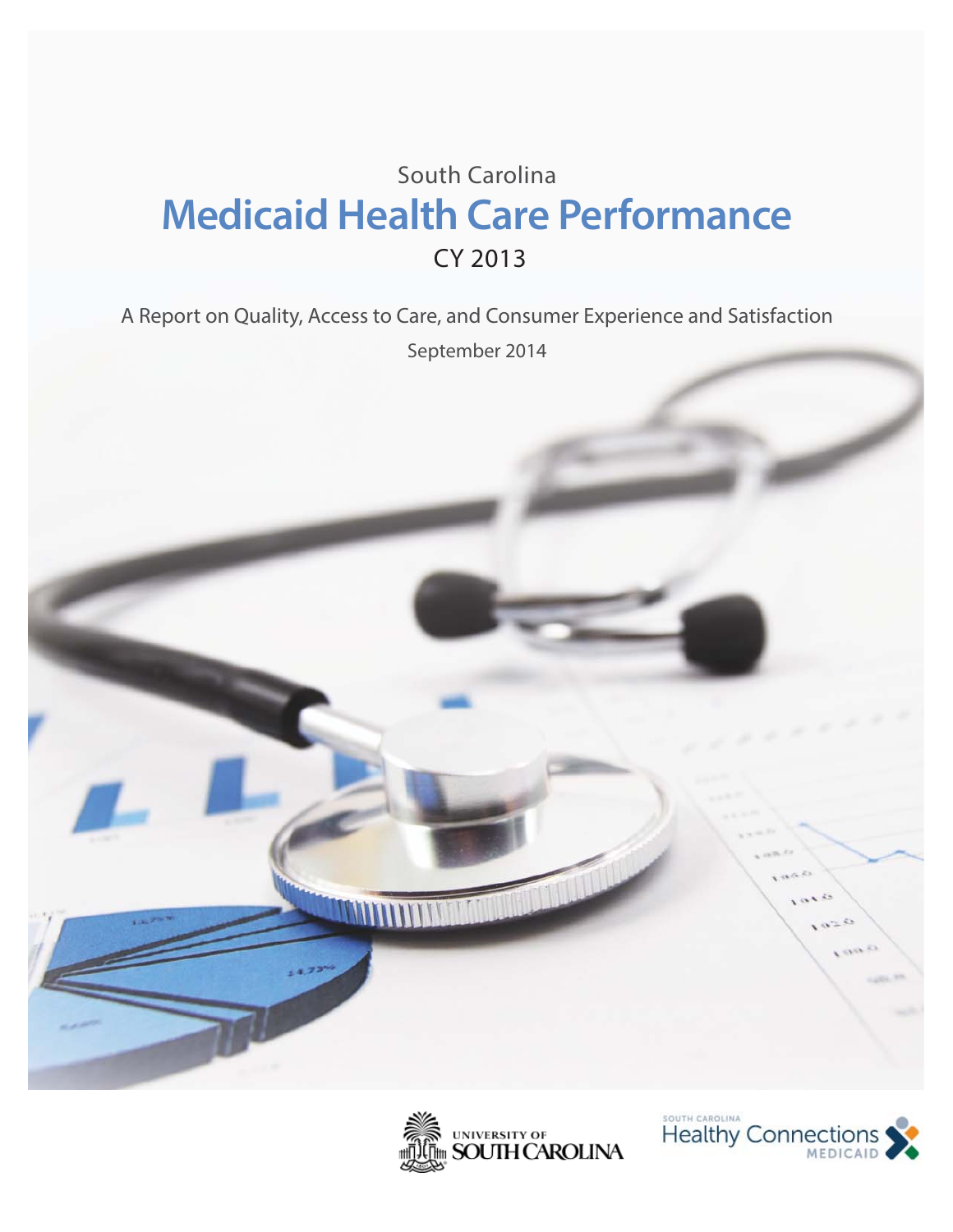### **South Carolina Medicaid Health Care Performance CY 2013**

A Report on Quality, Access to Care, and Consumer Experience and Satisfaction

September 2014

Prepared by the Division of Medicaid Policy Research The University of South Carolina Institute for Families in Society Under Contract to the South Carolina Department of Health and Human Services

Ana Lòpez–De Fede, PhD Research Professor

Kathy Mayfield-Smith, MA, MBA Research Associate Professor

> Verna Brantley, MSPH Senior Research Associate

> Serena Zhu, MS, ME Senior Research Associate

John Stewart, MS, MPH Senior Research Associate

Rebecca Wilkerson, MPH, GISP Senior Research Associate

> Xiaohui Zhang, MPH Research Associate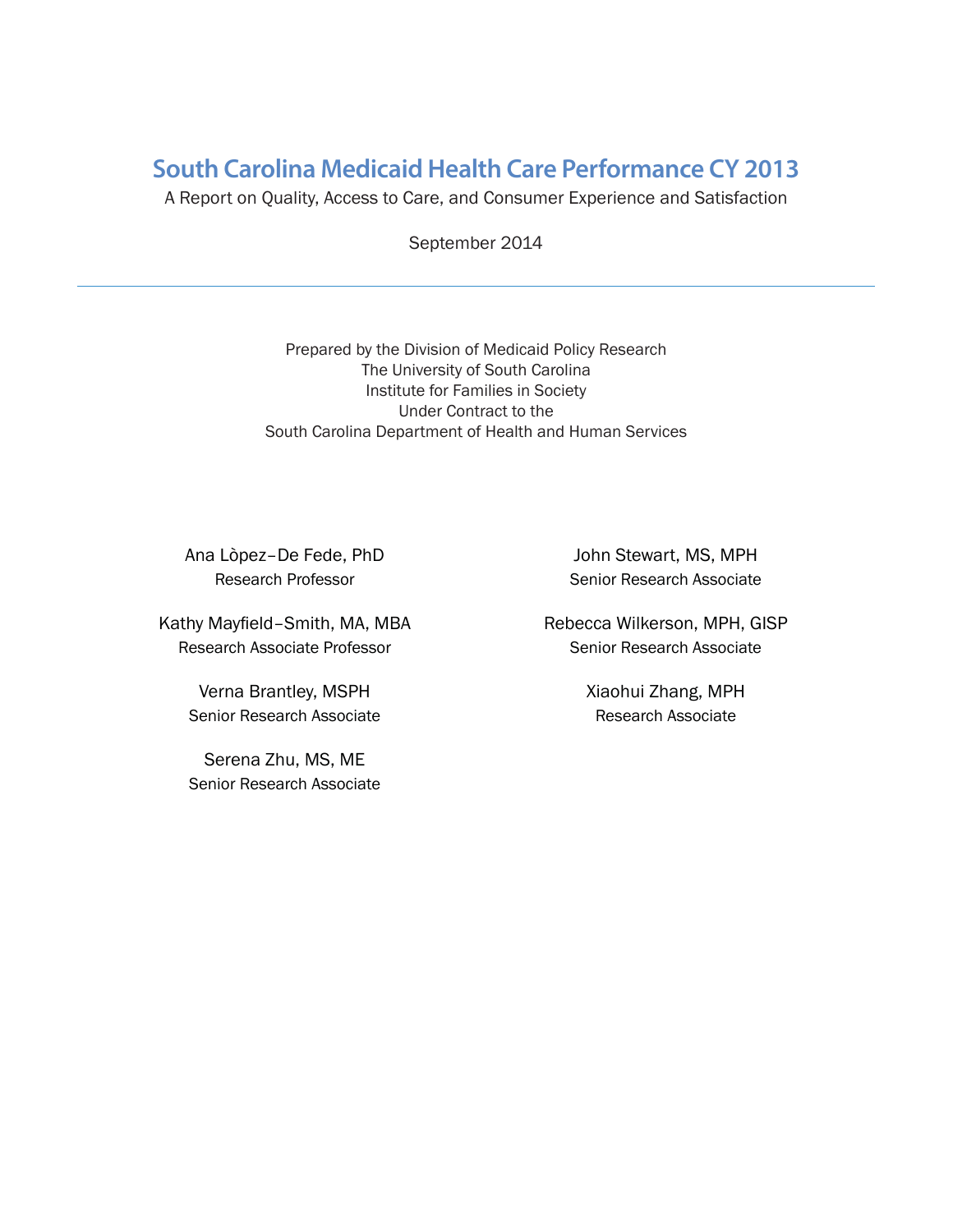#### ACKNOWLEDGEMENT

The authors acknowledge the following organizations for their support and provision of data and information needed to conduct this evaluation:

South Carolina Department of Health and Human Services

University of South Carolina, Institute for Families in Society

University of South Carolina, Survey Research Lab

#### **Suggested citation for this report:**

Lòpez-De Fede, A., Mayfield-Smith, K., Brantley, V., Zhu, S., Stewart, J., Wilkerson, R., & Zhang, X. (2014). South Carolina Medicaid health care performance CY 2013: A report on quality, access to care, and consumer experience and satisfaction. Columbia, SC: University of South Carolina, Institute for Families in Society.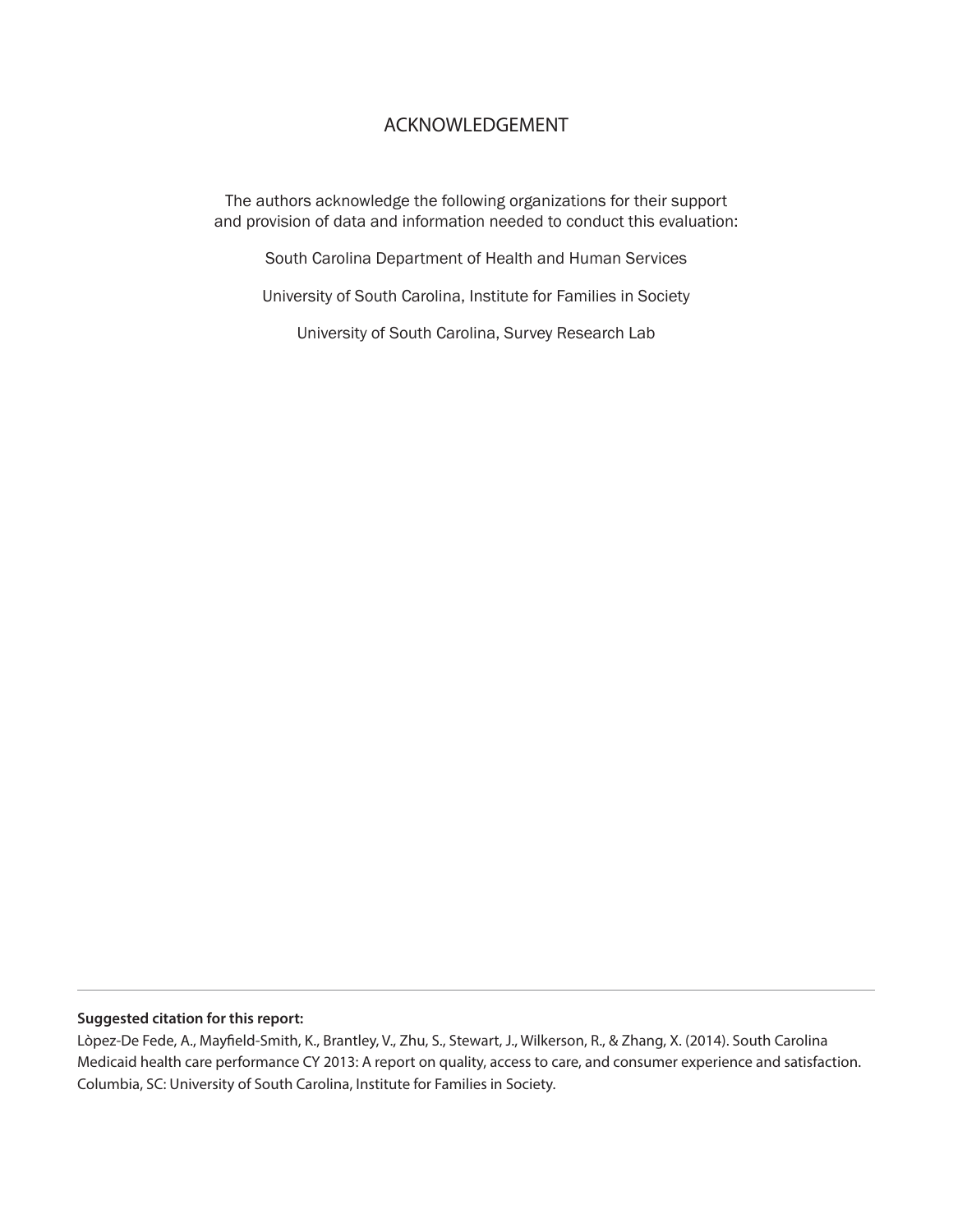# South Carolina Medicaid Health Care Performance CY 2013

#### **Table of Contents**

| Appendices |  |
|------------|--|
|            |  |
|            |  |
|            |  |
|            |  |
|            |  |
|            |  |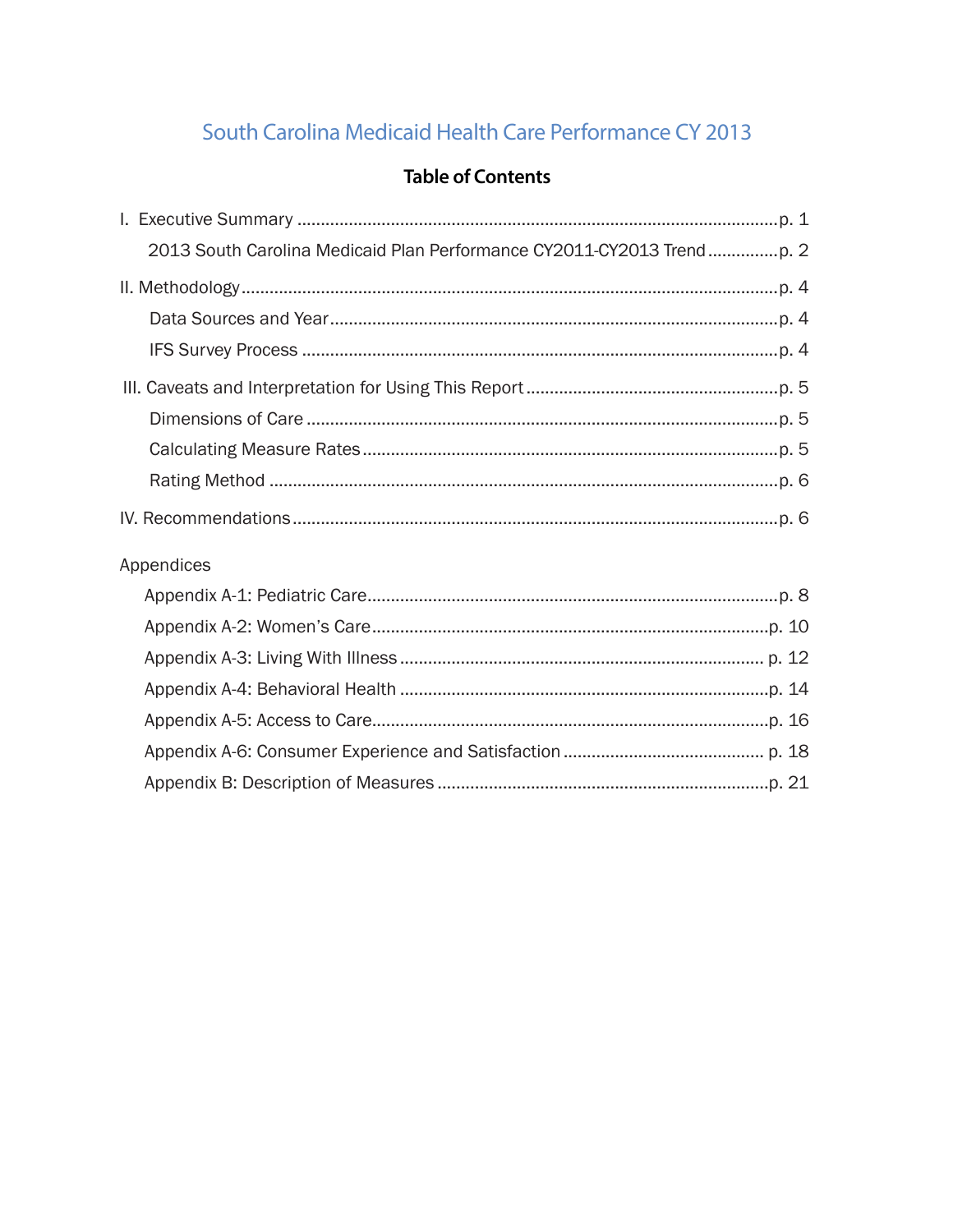#### I. Executive Summary

In response to Proviso 21.33 of the South Carolina Appropriations Act, the Institute for Families in Society at the University of South Carolina is submitting this report documenting the analysis of the quality HEDIS® measures for calendar year (CY) 2013. We prepared this report for the South Carolina Department of Health and Human Services (SCDHHS).

The report provides a comparison of quality of the differing Medicaid health care models, managed care and statewide. Managed care consists of rates combined for the managed care organizations (MCO) and medical home networks (MHN) with a statewide comparison. The statewide comparison included the managed care rates with fee-for-service rates. Quality assessment and performance improvement are a central element in South Carolina's Medicaid value-based purchasing strategy. Reporting on quality and access measures provides information guiding targeted incentives for providers, improvement efforts associated with program activities, and policies to reduce poor health outcomes. Another important goal of this report is to measure and improve the quality of care received by Medicaid recipients across different health plans and  $models<sup>1</sup>$ 

The report card data presented is a subset of the 2014 Healthcare Effectiveness Data and Information Set (HEDIS<sup>®</sup>) measures.<sup>2</sup> This assessment examined a broad range of clinical and service areas that are of importance to Medicaid recipients, policy makers, and program staff. The MCO HEDIS® measure rates were based on data provided by each plan. MHNs' plan rates were derived from claims data to calculate the HEDIS<sup>®</sup> rates. All rates were based on the 2014 Medicaid National Percentiles established by the National Committee for Quality Assurance (NCQA). Overall, Medicaid recipients in managed care plans obtained better care as measured by HEDIS<sup>®</sup> rates at or above the 50<sup>th</sup> National Medicaid Percentiles.

The results are organized in a report card format summary of the managed care program, feefor-service (FFS), and statewide trends 2011–2013. For individual plan report cards, the reader is referred to the plans website. In 2013, the SCDHHS moved to an all MCO model eliminating Medical Home Networks (MHN). As such, the data for the three new plans, i.e., Molina, Advicare, and Well Care are not currently independently available. Consistent with Medicaid managed care policy, there is a period of grace provided to new or converting plans allowing for preliminary data to be reported internally. This grace period allows the plan to achieve NCQA certification, establish patient and network activities, and initiate quality improvement efforts.

The SCDHHS 2013 conversion to the MCO model reflects a shift of one-third of the SC Medicaid population into this model. This conversion represents the largest move of medically complex recipients not enrolled in a waiver program served by the MCO model. Reducing managed care to one service delivery model will require reporting to address the population and characteristics of each plan. As such, trend data will need to apply a risk-adjustment approach to compare individual plans and to measure outcomes. Failure to do so will result in not adequately capturing improvement to health, access, and satisfaction outcomes.

<sup>1.</sup> Federal law requires various quality monitoring and improvement processes for capitated managed care organizations (MCO) in Medicaid. As in previous reports, the use of administrative claims allows DHHS to measure and monitor quality of care for all recipients applying the same set of evaluation standards to all plans—managed care organizations (MCO), medical home networks (MHN), and fee-for-service (FFS).

<sup>2.</sup> Some measures span a period of three years requiring unique member affiliations. This approach may result in lower or higher rates than those reported by the individual plans.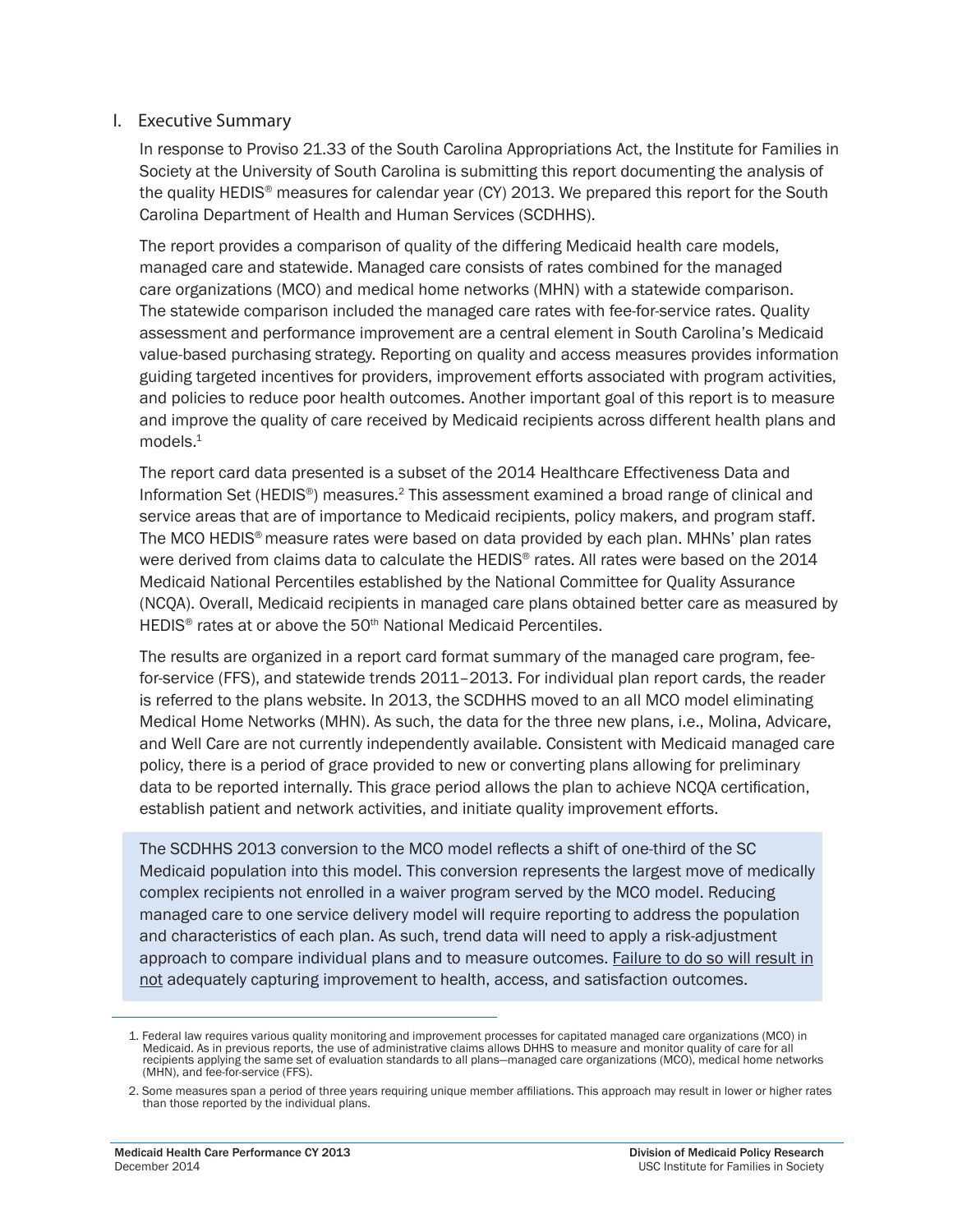|                                  | 2013 South Carolina                                                                 |                          |                  |           |                          |                  |           |                          |                  |           |  |
|----------------------------------|-------------------------------------------------------------------------------------|--------------------------|------------------|-----------|--------------------------|------------------|-----------|--------------------------|------------------|-----------|--|
| <b>Medicaid Plan Performance</b> |                                                                                     | CY2011                   |                  |           |                          | CY2012**         |           | CY2013**                 |                  |           |  |
|                                  | CY2011-CY2013 Trend                                                                 | Managed<br>Care<br>Total | <b>FFS Total</b> | Statewide | Managed<br>Care<br>Total | <b>FFS Total</b> | Statewide | Managed<br>Care<br>Total | <b>FFS Total</b> | Statewide |  |
|                                  | Adolescent Well-Care Visits                                                         | 28.5                     | 15.3             | 26.9      | 33.8                     | 11.3             | 31.4      | 38.4                     | 9.8              | 34.4      |  |
|                                  | Ambulatory Care-ED Visits*                                                          |                          |                  |           |                          |                  |           |                          |                  |           |  |
|                                  | Ages $<$ 1                                                                          | 80.1                     | 75.1             | 78.8      | 94.1                     | 63.7             | 86.0      | 93.8                     | 68.2             | 86.6      |  |
|                                  | Ages 1-9                                                                            | 44.1                     | 47.1             | 44.5      | 48.7                     | 42.3             | 47.9      | 48.5                     | 38.2             | 46.7      |  |
| PEDIATRIC CARE                   | Ages 10-19                                                                          | 39.5                     | 40.2             | 39.6      | 42.7                     | 32.6             | 41.1      | 41.6                     | 29.5             | 39.1      |  |
|                                  | Appropriate Testing for Children<br>With Pharyngitis                                | 74.4                     | 73.8             | 74.3      | 72.8                     | 72.4             | 72.7      | 71.5                     | 66.4             | 71.2      |  |
|                                  | Appropriate Treatment for Children<br>With Upper Respiratory Infection <sup>+</sup> | 81.8                     | 77.8             | 81.1      | 79.9                     | 82.4             | 80.1      | 80.2                     | 84.0             | 80.6      |  |
|                                  | Lead Screening in Children                                                          | 51.2                     | 43.9             | 50.2      | 55.6                     | 41.7             | 55.0      | 48.4                     | 19.8             | 45.7      |  |
|                                  | Well-Child Visits in the First 15 Months of Life                                    |                          |                  |           |                          |                  |           |                          |                  |           |  |
|                                  | Zero visits *                                                                       | 1.1                      | 4.4              | 1.7       | 1.1                      | 5.7              | 1.8       | 1.3                      | 20.6             | 5.0       |  |
|                                  | <b>Five visits</b>                                                                  | 27.0                     | 22.0             | 26.0      | 22.6                     | 20.5             | 22.3      | 20.7                     | 16.2             | 19.9      |  |
|                                  | Six or More visits                                                                  | 43.6                     | 45.1             | 43.8      | 54.6                     | 43.1             | 52.8      | 57.8                     | 36.6             | 53.8      |  |
|                                  | Well-Child Visits in the Third, Fourth,<br>Fifth, and Sixth Years of Life           | 52.2                     | 46.0             | 51.9      | 56.6                     | 37.3             | 56.1      | 58.4                     | 20.6             | 56.1      |  |
|                                  | <b>Breast Cancer Screening</b>                                                      | 47.2                     | 32.8             | 38.2      | 42.1                     | 11.2             | 23.5      | 55.5                     | 12.4             | 22.2      |  |
|                                  | <b>Cervical Cancer Screening</b>                                                    | 58.4                     | 39.1             | 49.8      | 53.8                     | 37.4             | 46.7      | 58.0                     | 35.8             | 47.7      |  |
| WOMEN'S CARE                     | Chlamydia Screening in Women                                                        |                          |                  |           |                          |                  |           |                          |                  |           |  |
|                                  | 16-20 Years                                                                         | 49.9                     | 53.3             | 50.6      | 50.0                     | 56.0             | 51.3      | 50.1                     | 58.0             | 51.7      |  |
|                                  | 21-24 Years                                                                         | 61.6                     | 53.5             | 57.5      | 61.7                     | 58.6             | 60.0      | 60.9                     | 57.6             | 59.1      |  |
|                                  | Total                                                                               | 53.5                     | 53.4             | 53.5      | 53.2                     | 57.6             | 54.8      | 53.0                     | 57.8             | 54.6      |  |
|                                  | Prenatal and Postpartum Care                                                        |                          |                  |           |                          |                  |           |                          |                  |           |  |
|                                  | <b>Timeliness of Prenatal Care</b>                                                  | 74.1                     | 56.3             | 71.7      | 82.1                     | 19.8             | 76.4      | 83.2                     | 18.6             | 77.8      |  |
|                                  | Postpartum Care                                                                     | 61.8                     | 48.4             | 60.1      | 65.2                     | 16.9             | 60.9      | 61.2                     | 15.2             | 57.4      |  |
|                                  | <b>Comprehensive Diabetes Care</b>                                                  |                          |                  |           |                          |                  |           |                          |                  |           |  |
|                                  | HbA1c Testing                                                                       | 62.3                     | 23.5             | 40.0      | 65.1                     | 20.6             | 42.4      | 75.0                     | 27.7             | 48.3      |  |
|                                  | Eye Exams                                                                           | 29.0                     | 20.8             | 24.3      | 29.7                     | 17.8             | 23.6      | 33.1                     | 18.0             | 24.6      |  |
|                                  | <b>LDL-C Screening</b>                                                              | 53.3                     | 16.7             | 32.2      | 57.1                     | 13.9             | 35.0      | 66.9                     | 17.9             | 39.2      |  |
|                                  | Med Att Diabetic Nephropathy                                                        | 69.5                     | 44.8             | 55.3      | 69.7                     | 42.8             | 56.0      | 76.9                     | 47.8             | 60.5      |  |
| <b>LIVING WITH ILL</b>           | Use of Appropriate Medications for People with Asthma                               |                          |                  |           |                          |                  |           |                          |                  |           |  |
| <b>NESS</b>                      | 5-11 Years                                                                          | 92.9                     | 95.9             | 93.2      | 91.4                     | 96.3             | 91.7      | 93.6                     | 96.5             | 93.8      |  |
|                                  | 12-18 Years                                                                         | 89.7                     | 92.8             | 90.1      | 88.6                     | 93.5             | 89.0      | 89.3                     | 92.8             | 89.5      |  |
|                                  | 19-50 Years                                                                         | 71.5                     | 65.0             | 70.5      | 67.7                     | 58.0             | 66.4      | 73.3                     | 62.1             | 72.2      |  |
|                                  | 51-64 Years                                                                         | 72.9                     | 64.3             | 71.2      | 68.3                     | 50.0             | 66.0      | 66.0                     | <b>NSI</b>       | 62.8      |  |
|                                  | Total                                                                               | 89.2                     | 89.0             | 89.1      | 88.1                     | 88.1             | 88.1      | 89.5                     | 87.4             | 89.4      |  |
|                                  |                                                                                     |                          |                  |           |                          |                  |           |                          |                  |           |  |
|                                  | Adults' Access to Preventive/Ambulatory Health Services                             |                          |                  |           |                          |                  |           |                          |                  |           |  |
| <b>ACCESS</b>                    | 20-44 Years                                                                         | 77.7                     | 61.3             | 70.8      | 78.0                     | 54.6             | 67.7      | 80.8                     | 56.0             | 69.3      |  |
|                                  | 45-64 Years                                                                         | 77.9                     | 62.0             | 69.1      | 79.0                     | 54.9             | 67.0      | 85.2                     | 67.9             | 75.9      |  |
| $\overline{a}$                   | Children's and Adolescents' Access to Primary Care Practitioners                    |                          |                  |           |                          |                  |           |                          |                  |           |  |
| <b>CARE</b>                      | 12-24 Months                                                                        | 97.5                     | 94.7             | 97.1      | 98.0                     | 92.6             | 97.7      | 98.0                     | 66.6             | 93.2      |  |
|                                  | 25 Months-6 Years                                                                   | 83.6                     | 82.4             | 83.6      | 86.5                     | 75.7             | 86.2      | 87.0                     | 38.9             | 84.0      |  |
|                                  | 7-11 Years                                                                          | 86.7                     | 83.3             | 86.4      | 87.8                     | 81.7             | 87.5      | 88.1                     | 78.6             | 87.7      |  |
|                                  | 12-19 Years                                                                         | 83.6                     | 81.2             | 83.4      | 84.9                     | 78.1             | 84.4      | 86.4                     | 76.9             | 85.8      |  |

Green background: 75<sup>th</sup> percentile and above; or for inverted measures, below 25<sup>th</sup> percentile **come above that the Created on January 7**, 2015 Red background: below 25<sup>th</sup> percentile; or for inverted measures, 75<sup>th</sup> percentile and above

NSI: Denominator less than 30

\* Inverted measure: lower rates indicate better performance

\*\* Rates were calculated using mixed methodology

**Medicaid Policy Research**<br>at the USC Institute for Families in Society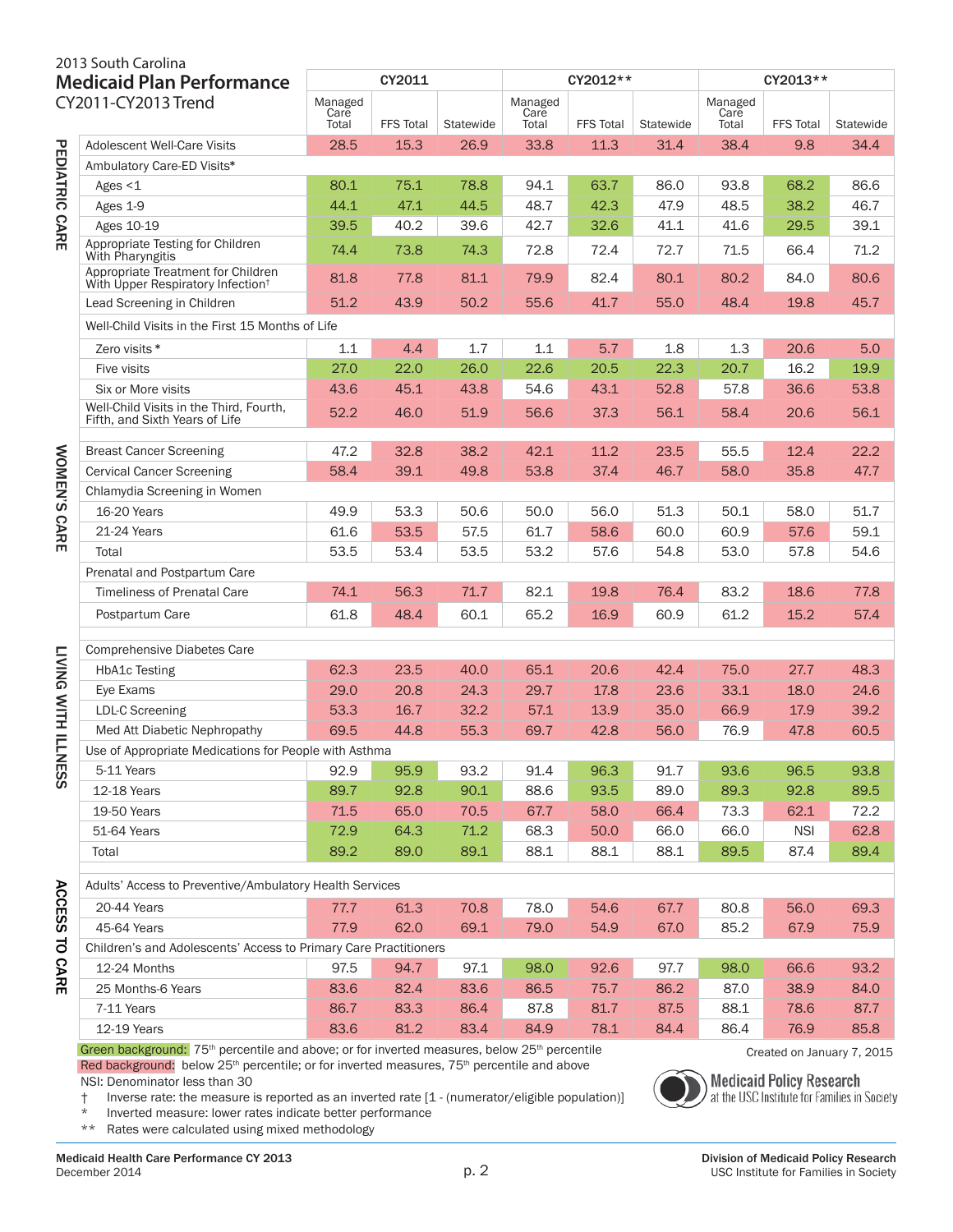## 2013 South Carolina **Medicaid Plan Performance**

| CY2011-CY2013 Trend                  |                                                                                                   | CY2011                   |                  |           |                          | CY2012**         |           | CY2013**                 |                  |           |  |  |  |
|--------------------------------------|---------------------------------------------------------------------------------------------------|--------------------------|------------------|-----------|--------------------------|------------------|-----------|--------------------------|------------------|-----------|--|--|--|
|                                      |                                                                                                   | Managed<br>Care<br>Total | <b>FFS Total</b> | Statewide | Managed<br>Care<br>Total | <b>FFS Total</b> | Statewide | Managed<br>Care<br>Total | <b>FFS Total</b> | Statewide |  |  |  |
|                                      | Follow-Up After Hospitalization for Mental Illness                                                |                          |                  |           |                          |                  |           |                          |                  |           |  |  |  |
|                                      | 7 Days                                                                                            | 42.0                     | 34.7             | 38.9      | 39.3                     | 30.3             | 36.2      | 41.1                     | 28.3             | 36.5      |  |  |  |
|                                      | 30 Days                                                                                           | 65.9                     | 57.0             | 62.1      | 62.4                     | 50.9             | 58.5      | 62.8                     | 48.6             | 57.6      |  |  |  |
| BEHAVIORAL HEALTH                    | Follow-Up Care for Children Prescribed Attention-Deficit/Hyperactivity Disorder (ADHD) Medication |                          |                  |           |                          |                  |           |                          |                  |           |  |  |  |
|                                      | Initiation                                                                                        | 43.5                     | 42.4             | 43.5      | 39.8                     | 44.4             | 40.4      | 40.0                     | 41.4             | 40.1      |  |  |  |
|                                      | Continuation                                                                                      | 51.3                     | 47.8             | 50.4      | 47.3                     | 52.9             | 47.9      | 49.2                     | 46.3             | 48.9      |  |  |  |
|                                      | Initiation and Engagement of Alcohol and Other Drug Dependence Treatment                          |                          |                  |           |                          |                  |           |                          |                  |           |  |  |  |
|                                      | Initiation - 13-17 Years                                                                          | 44.7                     | 59.4             | 48.4      | 44.0                     | 56.2             | 46.2      | 44.0                     | 48.9             | 45.0      |  |  |  |
|                                      | Engagement - 13-17 Years                                                                          | 26.3                     | 37.2             | 29.0      | 25.9                     | 33.8             | 27.4      | 22.9                     | 28.6             | 24.1      |  |  |  |
|                                      | Initiation - 18+                                                                                  | 36.0                     | 43.3             | 38.8      | 33.2                     | 41.9             | 35.6      | 35.0                     | 40.1             | 36.5      |  |  |  |
|                                      | Engagement - 18+                                                                                  | 10.8                     | 10.4             | 10.7      | 9.2                      | 9.5              | 9.3       | 7.2                      | 7.0              | $7.1$     |  |  |  |
|                                      | Initiation - Total                                                                                | 37.1                     | 44.4             | 39.8      | 34.5                     | 43.0             | 36.7      | 36.0                     | 40.7             | 37.3      |  |  |  |
|                                      | Engagement - Total                                                                                | 12.8                     | 12.3             | 12.6      | 11.2                     | 11.3             | 11.2      | 8.9                      | 8.5              | 8.8       |  |  |  |
|                                      |                                                                                                   |                          |                  |           |                          |                  |           |                          |                  |           |  |  |  |
|                                      | Ratings of Health Care                                                                            |                          |                  |           |                          |                  |           |                          |                  |           |  |  |  |
|                                      | Adult                                                                                             | 2.37                     | 2.33             | 2.36      | 2.35                     | 2.45             | 2.36      | 2.35                     | N/A              | 2.35      |  |  |  |
|                                      | Child                                                                                             | 2.64                     | 2.73             | 2.65      | 2.57                     | 2.64             | 2.58      | 2.65                     | N/A              | 2.65      |  |  |  |
|                                      | Ratings of Personal Doctor                                                                        |                          |                  |           |                          |                  |           |                          |                  |           |  |  |  |
|                                      | Adult                                                                                             | 2.61                     | 2.69             | 2.62      | 2.57                     | 2.70             | 2.59      | 2.53                     | N/A              | 2.53      |  |  |  |
|                                      | Child                                                                                             | 2.77                     | 2.78             | 2.77      | 2.69                     | 2.78             | 2.70      | 2.73                     | N/A              | 2.73      |  |  |  |
| CONSUMER EXPERIENCE AND SATISFACTION | Ratings of Specialists                                                                            |                          |                  |           |                          |                  |           |                          |                  |           |  |  |  |
|                                      | Adult                                                                                             | 2.60                     | 2.65             | 2.61      | 2.54                     | 2.68             | 2.55      | 2.60                     | N/A              | 2.60      |  |  |  |
|                                      | Child                                                                                             | 2.70                     | 2.76             | 2.71      | 2.67                     | 2.61             | 2.66      | 2.71                     | N/A              | 2.71      |  |  |  |
|                                      | Ratings of Health Plan                                                                            |                          |                  |           |                          |                  |           |                          |                  |           |  |  |  |
|                                      | Adult                                                                                             | 2.36                     | 2.43             | 2.37      | 2.34                     | 2.53             | 2.37      | 2.40                     | N/A              | 2.40      |  |  |  |
|                                      | Child                                                                                             | 2.61                     | 2.62             | 2.61      | 2.57                     | 2.58             | 2.57      | 2.65                     | N/A              | 2.65      |  |  |  |
|                                      | <b>Get Needed Care</b>                                                                            |                          |                  |           |                          |                  |           |                          |                  |           |  |  |  |
|                                      | Adult                                                                                             | 2.23                     | 2.42             | 2.25      | 2.40                     | 2.58             | 2.42      | 2.43                     | N/A              | 2.43      |  |  |  |
|                                      | Child                                                                                             | 2.43                     | 2.52             | 2.44      | 2.52                     | 2.60             | 2.53      | 2.57                     | N/A              | 2.57      |  |  |  |
|                                      | Get Care Quickly                                                                                  |                          |                  |           |                          |                  |           |                          |                  |           |  |  |  |
|                                      | Adult                                                                                             | 2.46                     | 2.50             | 2.46      | 2.42                     | 2.53             | 2.43      | 2.47                     | N/A              | 2.47      |  |  |  |
|                                      | Child                                                                                             | 2.65                     | 2.77             | 2.67      | 2.72                     | 2.76             | 2.72      | 2.72                     | N/A              | 2.72      |  |  |  |
|                                      | How Well Doctors Communicate                                                                      |                          |                  |           |                          |                  |           |                          |                  |           |  |  |  |
|                                      | Adult                                                                                             | 2.71                     | 2.70             | 2.71      | 2.67                     | 2.78             | 2.68      | 2.66                     | N/A              | 2.66      |  |  |  |
|                                      | Child                                                                                             | 2.82                     | 2.85             | 2.82      | 2.76                     | 2.81             | 2.76      | 2.79                     | N/A              | 2.79      |  |  |  |
|                                      | <b>Customer Service</b>                                                                           |                          |                  |           |                          |                  |           |                          |                  |           |  |  |  |
|                                      | Adult                                                                                             | 2.42                     | 2.33             | 2.41      | 2.46                     | 2.55             | 2.47      | 2.55                     | N/A              | 2.55      |  |  |  |
|                                      | Child                                                                                             | 2.43                     | 2.33             | 2.42      | 2.47                     | 2.45             | 2.47      | 2.63                     | N/A              | 2.63      |  |  |  |

Green background: 75<sup>th</sup> percentile and above; or for inverted measures, below 25<sup>th</sup> percentile Red background: below 25<sup>th</sup> percentile; or for inverted measures, 75<sup>th</sup> percentile and above NSI: Denominator less than 30

† Inverse rate: the measure is reported as an inverted rate [1 - (numerator/eligible population)]

\* Inverted measure: lower rates indicate better performance

\*\* Rates were calculated using mixed methodology



**Medicaid Policy Research** at the USC Institute for Families in Society

Created on January 7, 2015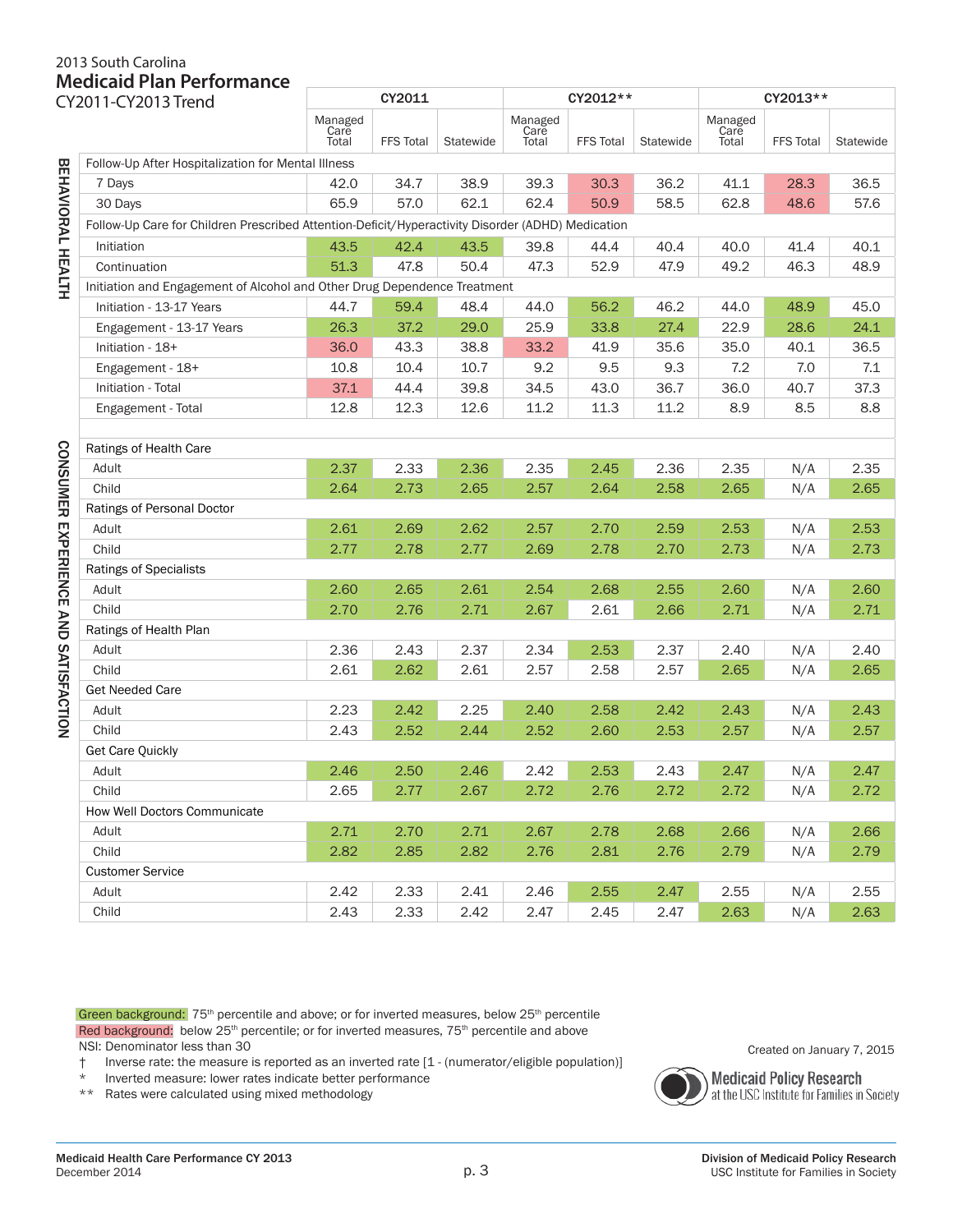#### II. Methodology

The report card represents a broad range of measures that are important to Medicaid recipients, policy makers, stakeholders, and DHHS program staff. IFS develops this annual report by using a subset of HEDIS® measures. Developed by the National Committee for Quality Assurance (NCQA), HEDIS<sup>®</sup> is the most commonly used set of standardized performance measures for reporting quality of care delivered by health care organizations. HEDIS® includes clinical measures of care, as well as measures of access to care and utilization of services. To conduct the HEDIS® analysis, IFS uses Sightlines<sup>™</sup> Performance Measurement, from Verisk Health. Sightlines<sup>™</sup> Performance Measurement is a collection of tools for calculating HEDIS® measures, creating and submitting reports, building custom health care quality measures, and translating data into required formats. Lastly, Verisk Health is an NCQA HEDIS® measures beta tester on new measures. The relationship between IFS and Verisk Health facilitates the interpretation of the data across differing health plans. The rates for MHNs, FFS and MCO rates not reported by plans were calculated and reported by IFS. This report is submitted to the SC Department of Health and Human Services as the quality analysis component of the report mandated by the South Carolina General Assembly Proviso 21.33.

#### **Data Sources and Year**

This report contains information about health plans' quality performance including results from standardized quality measures and consumer experience and satisfaction surveys. The data presented in this report are largely from care provided to members during CY 2013 and obtained through Medicaid administrative claims and encounter records, survey data, or rates provided by the MCOs. IFS followed the guidelines in *HEDIS<sup>®</sup> 2014 Volume 2: Technical Specifications* or *HEDIS<sup>®</sup> 2014 Volume 3: Specifications for Survey Measures* in developing this report to measure consumer satisfaction.

The Consumer Assessment of Healthcare Providers and Services (CAHPS®) 5.0H Adult Medicaid and the 5.0H Child Medicaid surveys results are a combination of IFS efforts and rates reported by MCOs. The CAHPS<sup>®</sup> survey is the national standard for measuring and reporting on the experiences of consumers with their health plan and overall health care. The CAHPS<sup>®</sup> is a set of survey tools developed jointly by the Agency for Healthcare Research and Quality (AHRQ) and the National Council on Quality Assurance (NCQA). It is the most comprehensive tool available and has been used extensively with consumers in Medicaid. The CAHPS® 5.0H Adult Medicaid and 5.0H Child Medicaid Surveys measure those aspects of care for which plan members are the best and/or the only source of information. The CAHPS<sup>®</sup> examines what consumers think about their experiences with their doctors, specialists, care coordinators, health plans, and overall health care. It also includes questions related to the consumer's health and wellness behavior.

#### **IFS Survey Process**

As Medicaid managed care in South Carolina has transitioned from a combination of MCOs and MHNs, the survey process for the CAHPS® included in this report has also transitioned. For CY 2011, the survey was conducted for all managed care and FFS populations by the University of South Carolina (USC) Institute for Families in Society (IFS) and the USC Survey Research Lab at the Institute for Public Service and Policy Research (IPSPR) following all NCQA protocols. For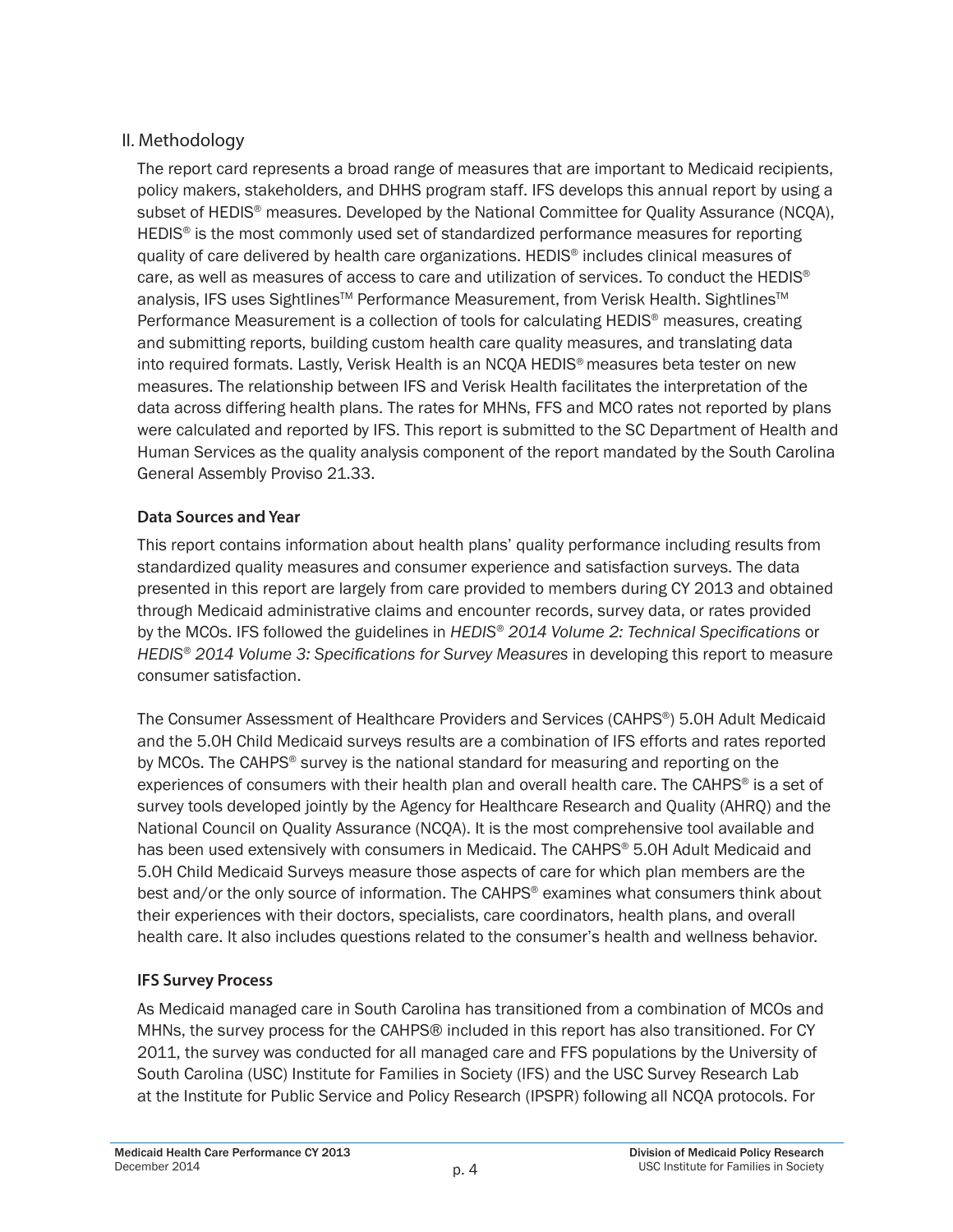CY 2012, IFS conducted the surveys for FFS and all MHNs; and MCOs began submitting their individual CAHPS® data completed by contracted vendors. For CY 2013, each MCO submitted CAHPS<sup>®</sup> data to the state. The IFS generated state rates for all years.

#### III. Caveats and Interpretation for Using This Report

#### **Dimensions of Care**

The CY 2013 Medicaid Health Plans Report Card is organized along six dimensions of care designed to encourage consideration of similar measures together. The dimensions of care are the following:

- 1) Pediatric Care involves health promotion and disease prevention for children and adolescents;
- 2) Women's Care examines cancer prevention, use of emergency department visits, and timeliness of prenatal and postpartum care;
- 3) Living With Illness examines comprehensive diabetes care and use of appropriate medications for people with asthma;
- 4) Access to Care reports on children's and adolescents' access to primary care and adult access to preventive ambulatory health services;
- 5) Behavioral Health addresses compliance with ADHD and follow-up care after an inpatient hospital stay and the initiation and engagement of alcohol and drug dependence treatment; and
- 6) Consumer Experience and Satisfaction provides information on the experiences of consumers with their health plan and overall health care.

#### **Calculating Measure Rates**

All measures constructed by IFS use the HEDIS<sup>®</sup> and CAHPS<sup>®</sup> quality performance systems. All of the performance measure rates are based on services, care, and experiences of members who were enrolled in the SC Medicaid Program throughout CY 2013. The HEDIS® scores are based on the number of members enrolled in the plan who are eligible and who received the service based on administrative records (claims and encounters). These records do not include information from medical charts or laboratory results available to medical providers and health plans. Restricting the data to administrative records allows for a comparison between managed care organizations and fee-for-service rates. The accuracy of this information relies on the administrative records submitted by providers for services rendered to Medicaid patients in CY 2013. All administrative records were adjudicated through June 30, 2014.

The CAHPS<sup>®</sup> measures are based on a stratified, randomly selected list of children and adult Medicaid recipients enrolled in a designated health plan for at least six months during CY 2013. These members completed the CAHPS® survey by mail or telephone and were asked to report their experiences with their health care plans, services, and their doctors. These measures are collected and calculated using survey methodology with detailed specifications contained in HEDIS<sup>®</sup> 2014, Volume 3: Specifications for Survey Measures. MCOs' CAHPS<sup>®</sup> rates are those calculated by each health plan's CAHPS® vendor.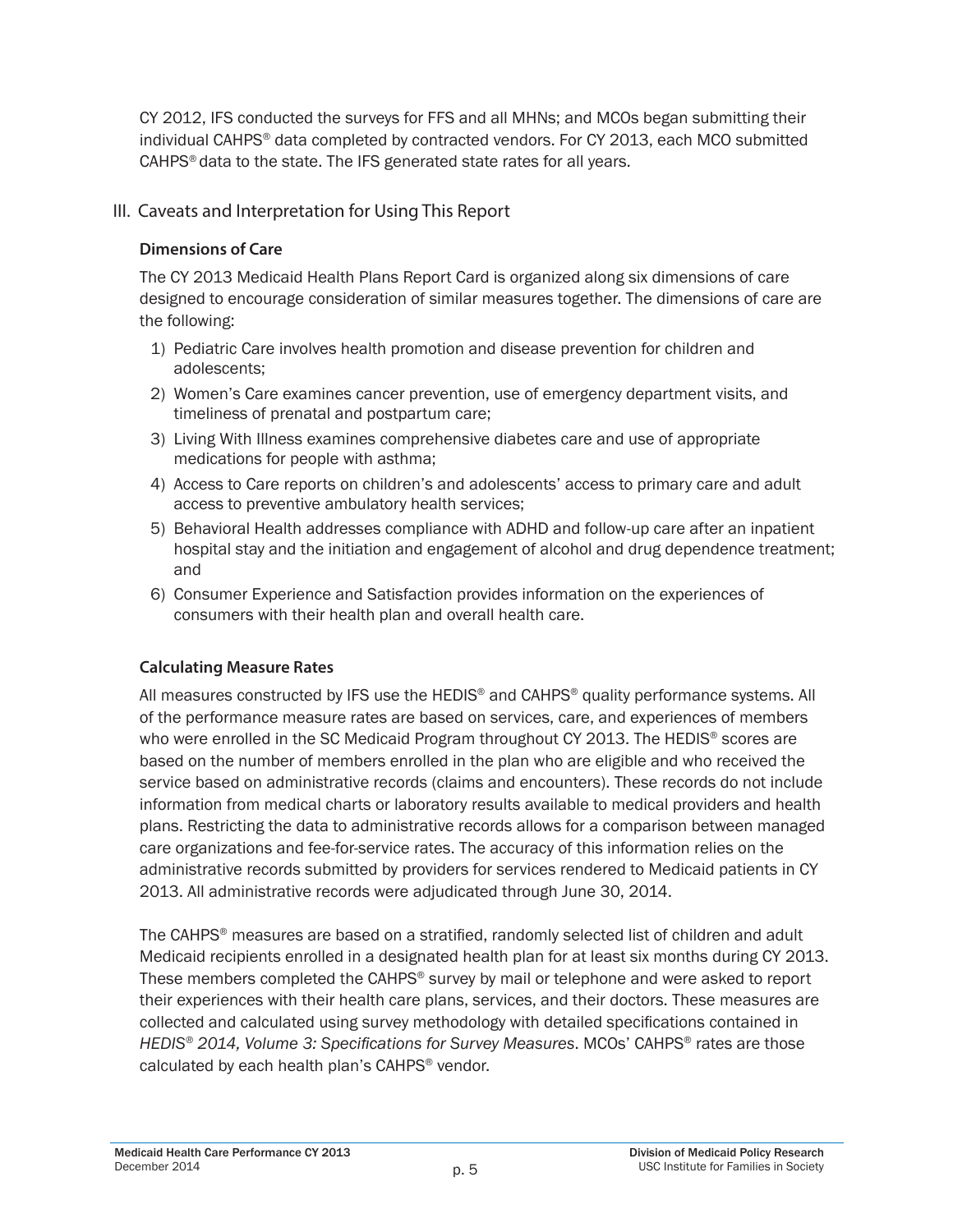#### **Rating Method**

The purpose of identifying performance levels is to facilitate the comparison of services provided to South Carolina Medicaid recipients to national percentiles and to foster a climate of continuous value-based quality improvement. Plans should focus their efforts on reaching and/or maintaining the National Medicaid Mean Benchmark for each key measure, rather than the comparison to other South Carolina plans. Plans reporting rates at or above the 75th National Medicaid Percentile

Plans reporting rates at or above the 75<sup>th</sup> National Medicaid Percentile are considered high performing and rank in the top 25% of all Medicaid health plans. Similarly, plans reporting rates below the 25<sup>th</sup> National Medicaid Percentile are considered low performing and rank in the bottom 25% of all Medicaid health plans.

are considered high performing and rank in the top 25% of all Medicaid health plans. Similarly, plans reporting rates below the  $25<sup>th</sup>$  National Medicaid Percentile are considered low performing and rank in the bottom 25% of all Medicaid health plans.

#### IV. Recommendations

The CY 2013 analysis is the final report that will allow the SC DHHS to comply with the requirements associated with Proviso 21.33 of the South Carolina Appropriations Act. The shift in the way services are delivered through managed care will require the adoption of new strategy for reporting quality and access to care measures. Among the key factors limiting future reporting are the following:

- 1. The full conversion of MHNs to MCOs combined with mandatory enrollment in an MCO plan will not allow for a comparison of health plans. Additionally, the numbers of individuals enrolled in FFS will be reduced significantly or will represent populations with less than 11 months of continuous enrollment.
- 2. The expansion of Healthy Connections Check-Up will require different measurements for a limited benefit population comprising a potentially high growth component of the Medicaid Program. This population will have on average less than 11 months of continuous enrollment with limited services focused on prevention. As such, HEDIS measures may have limited utility for determining outcomes for this population and may require modifying criteria with application of non-HEDIS measures, e.g., CMS Adult and Child measures.
- 3. Emphasis on comprehensive health with the aim of reducing disparities will require expanding quality and access measures to address program areas not captured solely by HEDIS<sup>®</sup> reports submitted by MCO plans.
- 4. CY 2014 requirements by the Centers for Medicare and Medicaid will mandate reporting state measures for adults and children not maintained at the health plan level.
- 5. A growing emphasis on value-based and ongoing quality improvement will challenge the Medicaid agency to establish measures that can be linked to costs, demographic attributes, special populations, and health care needs.
- 6. Transparency is a key component of consumer choice and provider feedback elements of effective quality improvement efforts.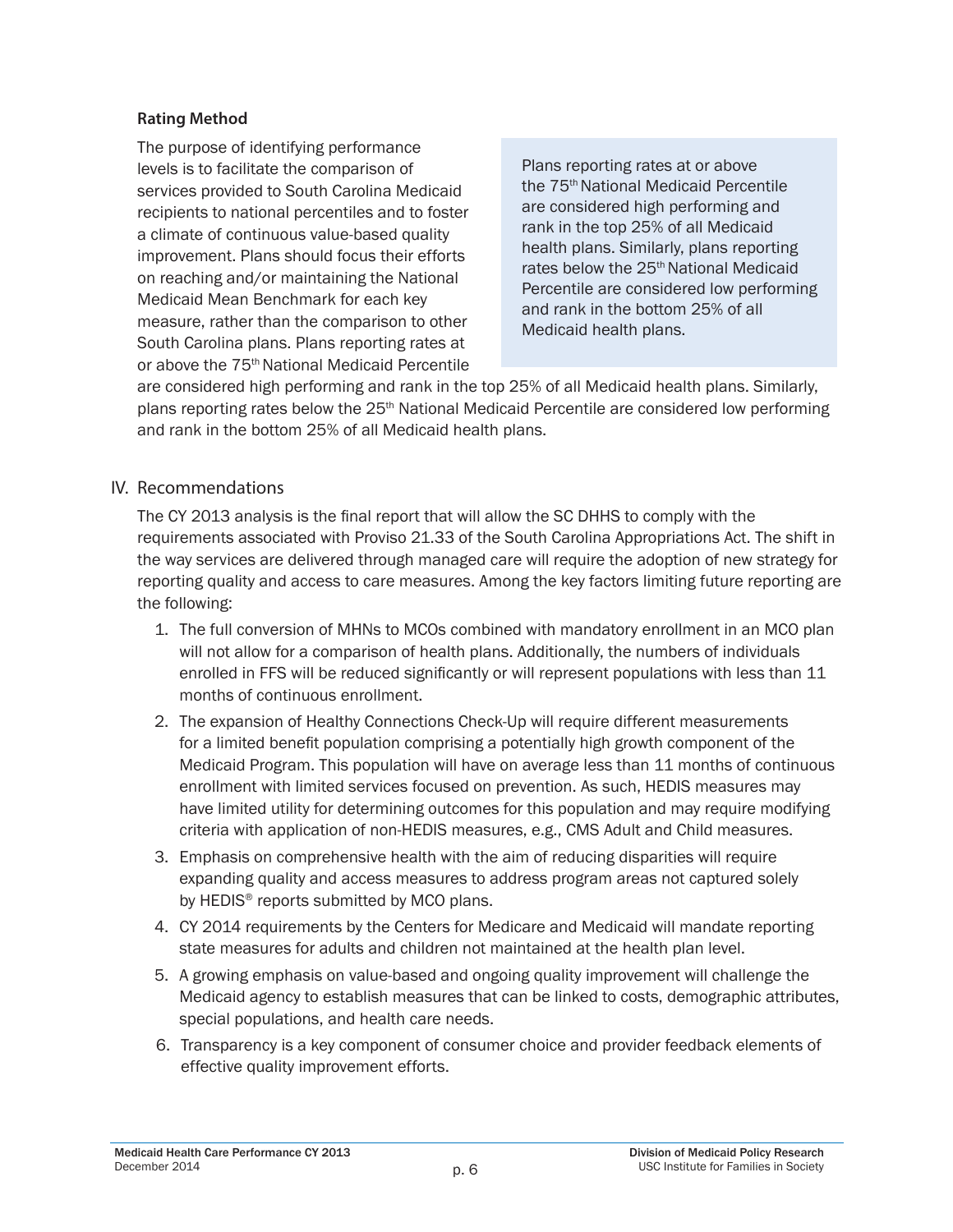Due to these changes, it is recommended that the SC Medicaid Program work to implement reporting a series of state measures to address a composite of HEDIS® measures, program initiative measures, National Quality Forum, Centers for Medicare and Medicaid Services (CMS), and other measures addressing quality and access to care. These measures will require quarterly reporting and require a separate annual review from the National Committee for Quality Assurance (NCQA) HEDIS<sup>®</sup> reports. Incentive measures will be based on health plan HEDIS<sup>®</sup> NCQA-certified reports as stipulated in the contracts between health plans and the SC Medicaid Program.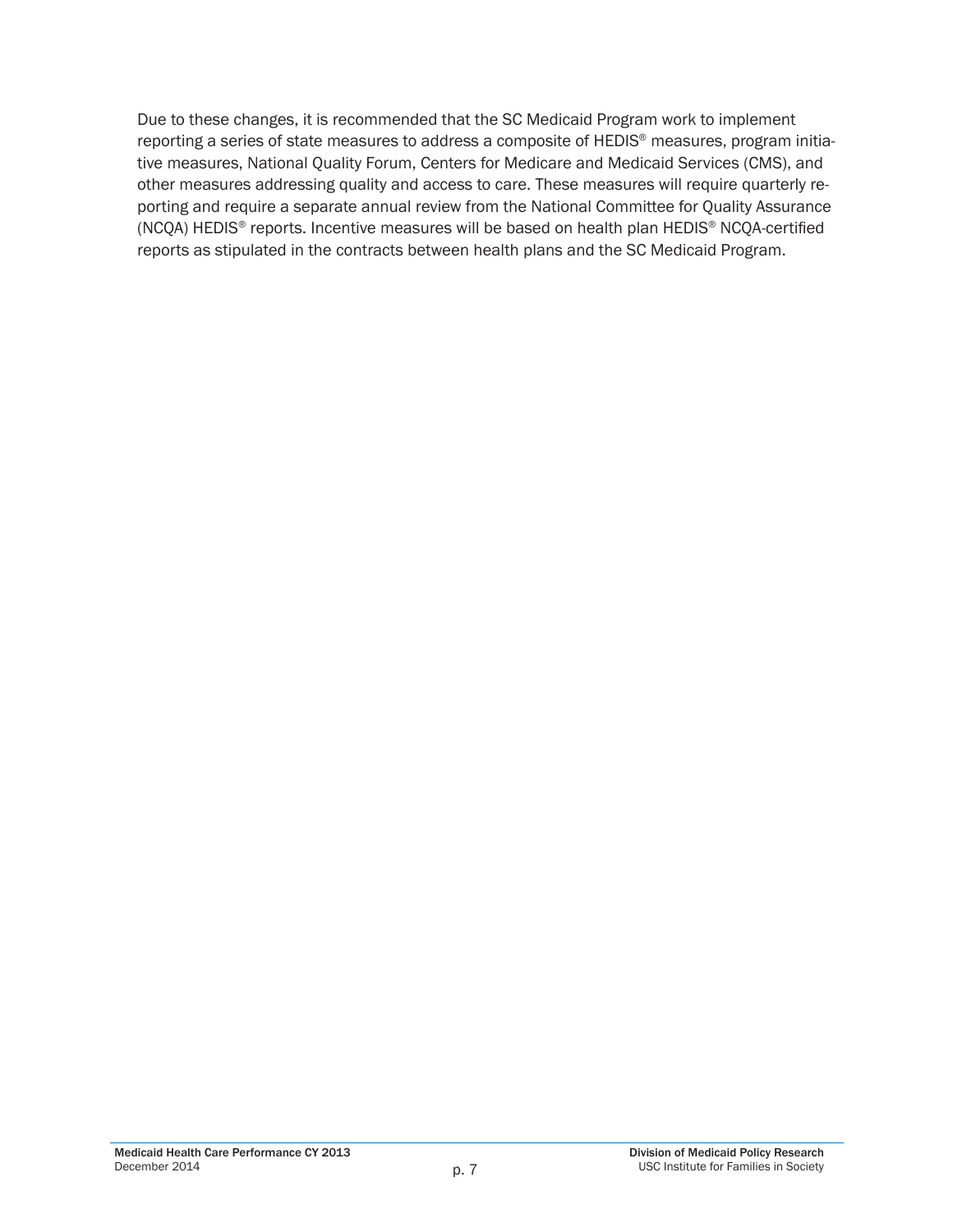### **Appendix A-1: Pediatric Care**

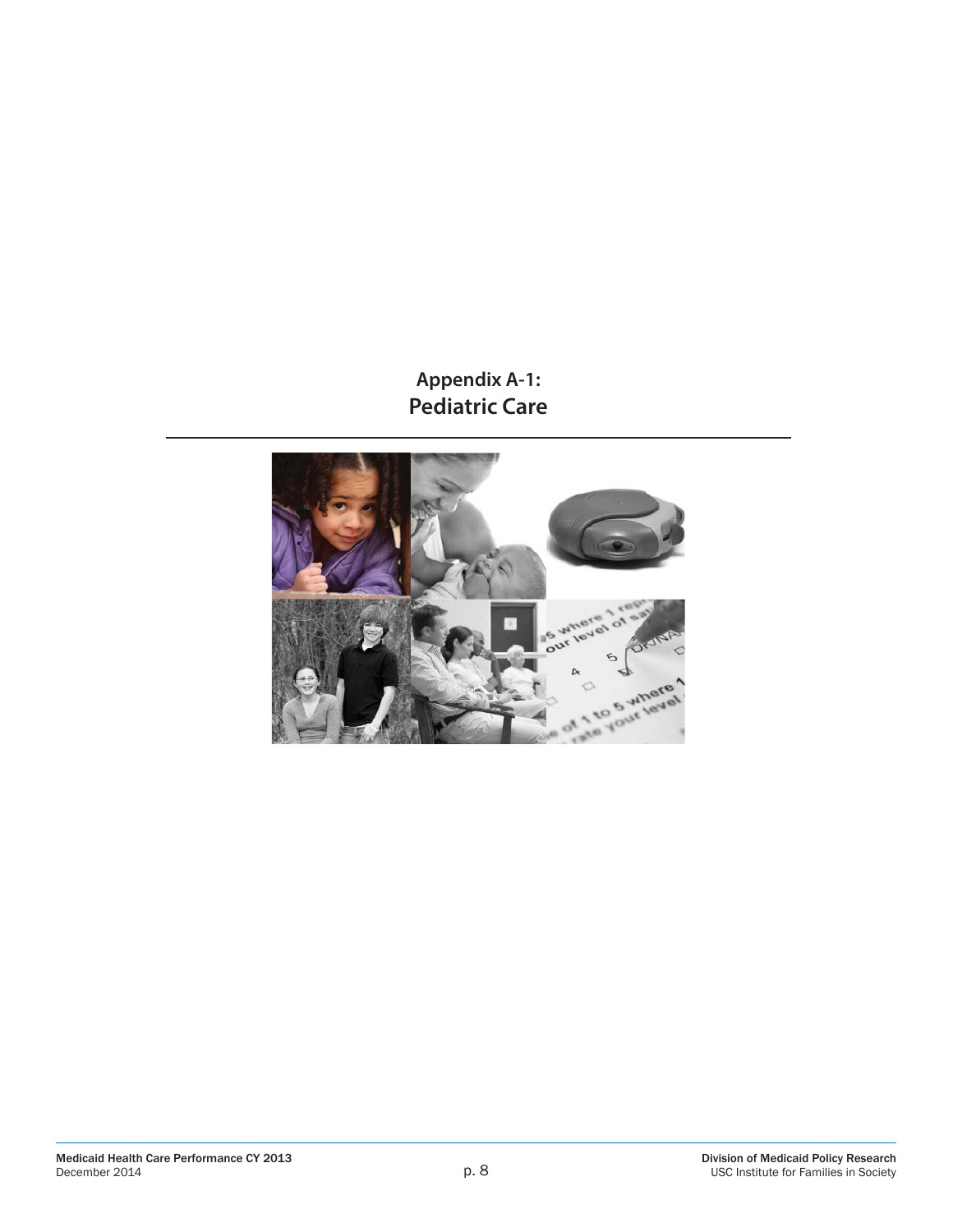### **Pediatric Care**

| <b>Pediatric Care Measures and Descriptions</b>                                            |                                                                                                                                                                                                                                                                                                                             |  |  |  |  |  |  |
|--------------------------------------------------------------------------------------------|-----------------------------------------------------------------------------------------------------------------------------------------------------------------------------------------------------------------------------------------------------------------------------------------------------------------------------|--|--|--|--|--|--|
| <b>Measure</b>                                                                             | <b>Measure Description</b>                                                                                                                                                                                                                                                                                                  |  |  |  |  |  |  |
| <b>Adolescent Well-Care Visits (AWC)</b>                                                   | The percentage of enrolled members $12-21$ years of age who had at least one comprehensive<br>well-care visit with a PCP or an OB/GYN practitioner during the measurement year.                                                                                                                                             |  |  |  |  |  |  |
| <b>Appropriate Treatment for Children With</b><br><b>Upper Respiratory Infection (URI)</b> | The percentage of children 3 months-18 years of age who were given a diagnosis of upper respira-<br>tory infection (URI) and were not dispensed an antibiotic prescription.                                                                                                                                                 |  |  |  |  |  |  |
| <b>Appropriate Testing for Children With</b><br>Pharyngitis (CWP)                          | The percentage of children 2-18 years of age who were diagnosed with pharyngitis, dispensed<br>an antibiotic and received a group A streptococcus (strep) test for the episode. A higher rate<br>represents better performance (i.e., appropriate testing).                                                                 |  |  |  |  |  |  |
| <b>Ambulatory Care (AMB)</b>                                                               | This measure summarizes utilization of ambulatory care in the following category: Emergency<br>Department Visits.                                                                                                                                                                                                           |  |  |  |  |  |  |
| Lead Screening in Children (LSC)                                                           | The percentage of children 2 years of age who had one or more capillary or venous lead blood test<br>for lead poisoning by their second birthday.                                                                                                                                                                           |  |  |  |  |  |  |
| Well-Child Visits in the First 15 Months of<br>Life $(W15)$                                | The percentage of members who turned 15 months old during the measurement year and who had<br>the following number of well-child visits with a PCP during their first 15 months of life:<br>• No well-child visits+<br>• Five well-child visits<br>• Six or more well-child visits<br>+=Inverted measure (lower is better). |  |  |  |  |  |  |
| Well-Child Visits in the Third, Fourth, Fifth<br>and Sixth Years of Life (W34)             | The percentage of members 3-6 years of age who received one or more well-child visits with a PCP<br>during the measurement year.                                                                                                                                                                                            |  |  |  |  |  |  |

#### 2013 South Carolina **Medicaid Plan Performance**

| CY2011-CY2013 Trend |                                                                                     | CY2011                   |                  |           |                          | CY2012**         |           | CY2013**                 |                  |           |
|---------------------|-------------------------------------------------------------------------------------|--------------------------|------------------|-----------|--------------------------|------------------|-----------|--------------------------|------------------|-----------|
|                     |                                                                                     | Managed<br>Care<br>Total | <b>FFS Total</b> | Statewide | Managed<br>Care<br>Total | <b>FFS Total</b> | Statewide | Managed<br>Care<br>Total | <b>FFS Total</b> | Statewide |
|                     | Adolescent Well-Care Visits                                                         | 28.5                     | 15.3             | 26.9      | 33.8                     | 11.3             | 31.4      | 38.4                     | 9.8              | 34.4      |
| PEDIATRIC           | Ambulatory Care-ED Visits*                                                          |                          |                  |           |                          |                  |           |                          |                  |           |
|                     | Ages $<$ 1                                                                          | 80.1                     | 75.1             | 78.8      | 94.1                     | 63.7             | 86.0      | 93.8                     | 68.2             | 86.6      |
|                     | Ages 1-9                                                                            | 44.1                     | 47.1             | 44.5      | 48.7                     | 42.3             | 47.9      | 48.5                     | 38.2             | 46.7      |
| CARE                | Ages 10-19                                                                          | 39.5                     | 40.2             | 39.6      | 42.7                     | 32.6             | 41.1      | 41.6                     | 29.5             | 39.1      |
|                     | Appropriate Testing for Children<br>With Pharyngitis                                | 74.4                     | 73.8             | 74.3      | 72.8                     | 72.4             | 72.7      | 71.5                     | 66.4             | 71.2      |
|                     | Appropriate Treatment for Children<br>With Upper Respiratory Infection <sup>+</sup> | 81.8                     | 77.8             | 81.1      | 79.9                     | 82.4             | 80.1      | 80.2                     | 84.0             | 80.6      |
|                     | Lead Screening in Children                                                          | 51.2                     | 43.9             | 50.2      | 55.6                     | 41.7             | 55.0      | 48.4                     | 19.8             | 45.7      |
|                     | Well-Child Visits in the First 15 Months of Life                                    |                          |                  |           |                          |                  |           |                          |                  |           |
|                     | Zero visits *                                                                       | 1.1                      | 4.4              | 1.7       | 1.1                      | 5.7              | 1.8       | 1.3                      | 20.6             | 5.0       |
|                     | Five visits                                                                         | 27.0                     | 22.0             | 26.0      | 22.6                     | 20.5             | 22.3      | 20.7                     | 16.2             | 19.9      |
|                     | Six or More visits                                                                  | 43.6                     | 45.1             | 43.8      | 54.6                     | 43.1             | 52.8      | 57.8                     | 36.6             | 53.8      |
|                     | Well-Child Visits in the Third, Fourth,<br>Fifth, and Sixth Years of Life           | 52.2                     | 46.0             | 51.9      | 56.6                     | 37.3             | 56.1      | 58.4                     | 20.6             | 56.1      |

Green background: 75<sup>th</sup> percentile and above; or for inverted measures, below 25<sup>th</sup> percentile Red background: below 25<sup>th</sup> percentile; or for inverted measures, 75<sup>th</sup> percentile and above NSI: Denominator less than 30

- † Inverse rate: the measure is reported as an inverted rate [1 (numerator/eligible population)]
- Inverted measure: lower rates indicate better performance
- \*\* Rates were calculated using mixed methodology



Created on January 7, 2015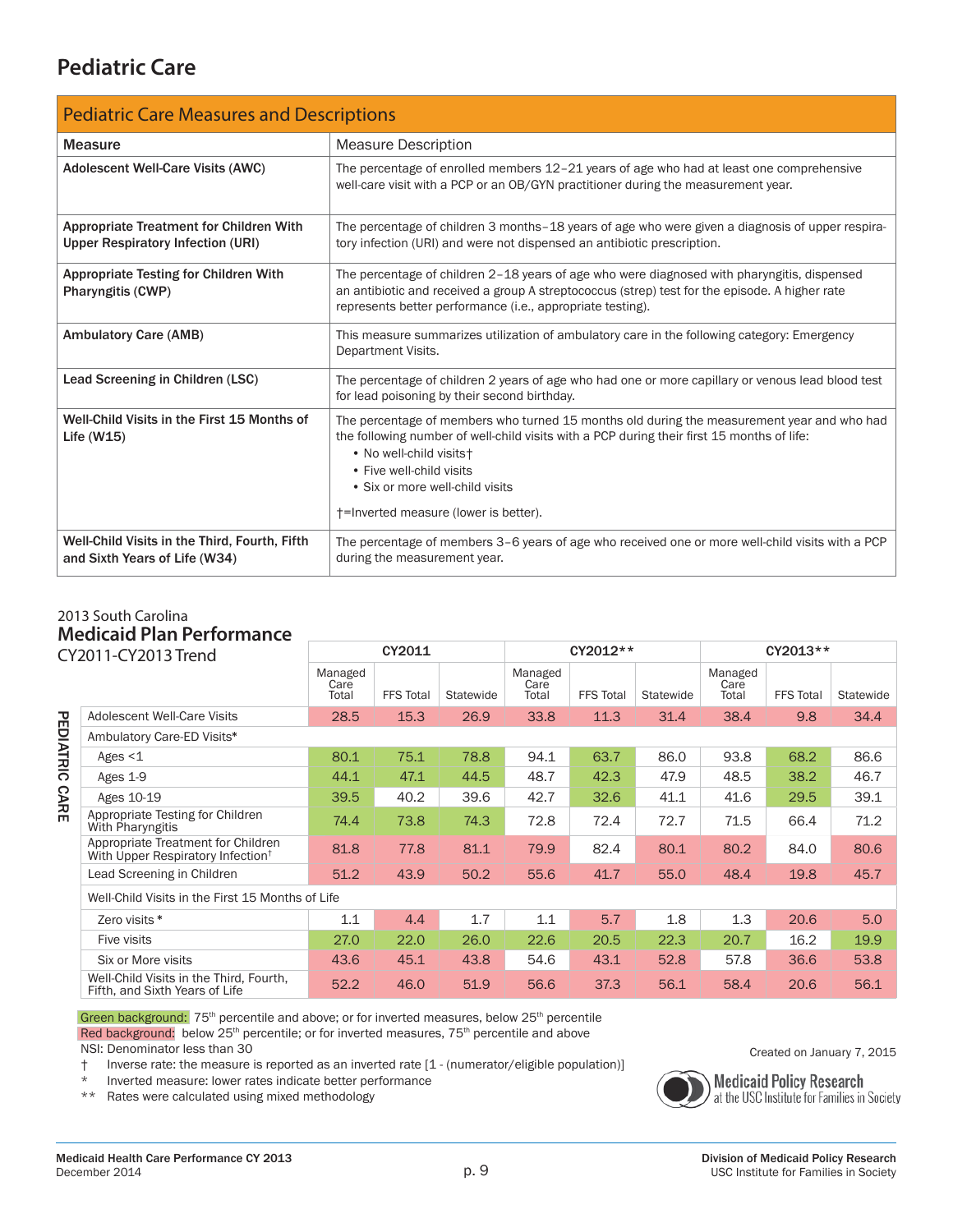### **Appendix A-2: Women's Care**

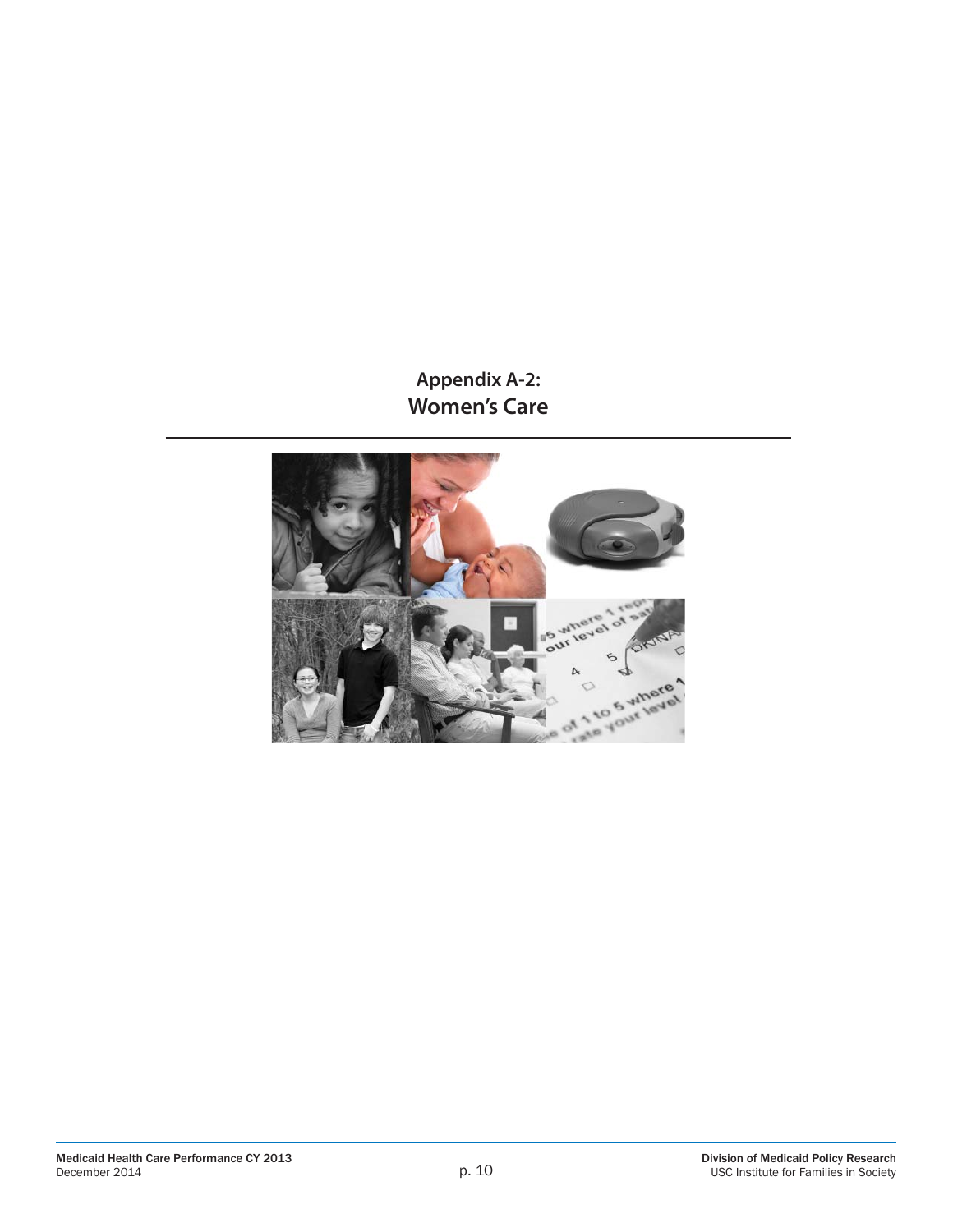### **Women's Care**

|                                        | <b>Women's Care Measures and Descriptions</b>                                                                                                                                                                                                                                                                                                                                                                                                                                                                                                                                                          |  |  |  |  |  |  |
|----------------------------------------|--------------------------------------------------------------------------------------------------------------------------------------------------------------------------------------------------------------------------------------------------------------------------------------------------------------------------------------------------------------------------------------------------------------------------------------------------------------------------------------------------------------------------------------------------------------------------------------------------------|--|--|--|--|--|--|
| <b>Measure</b>                         | Description                                                                                                                                                                                                                                                                                                                                                                                                                                                                                                                                                                                            |  |  |  |  |  |  |
| <b>Breast Cancer Screening (BCS)</b>   | The percentage of women 40–69 years of age who had a mammogram to screen<br>for breast cancer.                                                                                                                                                                                                                                                                                                                                                                                                                                                                                                         |  |  |  |  |  |  |
| <b>Cervical Cancer Screening (CCS)</b> | The percentage of women 21–64 years of age who received one or more Pap tests<br>to screen for cervical cancer.                                                                                                                                                                                                                                                                                                                                                                                                                                                                                        |  |  |  |  |  |  |
| Chlamydia Screening in Women (CHL)     | The percentage of women $16 - 24$ years of age who were identified as sexually active<br>and who had at least one test for chlamydia during the measurement year.                                                                                                                                                                                                                                                                                                                                                                                                                                      |  |  |  |  |  |  |
| Prenatal and Postpartum Care (PPC)     | The percentage of deliveries of live births between November 6 of the year prior to<br>the measurement year and November 5 of the measurement year. For these women,<br>the measure assesses the following facets of prenatal and postpartum care.<br>• Timeliness of Prenatal Care: The percentage of deliveries that received a prenatal<br>care visit as a member of the organization in the first trimester or within 42 days<br>of enrollment in the organization.<br>• Postpartum Care: The percentage of deliveries that had a postpartum visit on or<br>between 21 and 56 days after delivery. |  |  |  |  |  |  |

#### 2013 South Carolina **Medicaid Plan Performance**

| CY2011-CY2013 Trend |                                    | CY2011                   |                  |           |                          | CY2012**         |           | CY2013**                 |                  |           |
|---------------------|------------------------------------|--------------------------|------------------|-----------|--------------------------|------------------|-----------|--------------------------|------------------|-----------|
|                     |                                    | Managed<br>Care<br>Total | <b>FFS Total</b> | Statewide | Managed<br>Care<br>Total | <b>FFS Total</b> | Statewide | Managed<br>Care<br>Total | <b>FFS Total</b> | Statewide |
|                     | <b>Breast Cancer Screening</b>     | 47.2                     | 32.8             | 38.2      | 42.1                     | 11.2             | 23.5      | 55.5                     | 12.4             | 22.2      |
|                     |                                    |                          |                  |           |                          |                  |           |                          |                  |           |
| MOM                 | <b>Cervical Cancer Screening</b>   | 58.4                     | 39.1             | 49.8      | 53.8                     | 37.4             | 46.7      | 58.0                     | 35.8             | 47.7      |
| EN'S                | Chlamydia Screening in Women       |                          |                  |           |                          |                  |           |                          |                  |           |
|                     | 16-20 Years                        | 49.9                     | 53.3             | 50.6      | 50.0                     | 56.0             | 51.3      | 50.1                     | 58.0             | 51.7      |
| <b>CARE</b>         | 21-24 Years                        | 61.6                     | 53.5             | 57.5      | 61.7                     | 58.6             | 60.0      | 60.9                     | 57.6             | 59.1      |
|                     | Total                              | 53.5                     | 53.4             | 53.5      | 53.2                     | 57.6             | 54.8      | 53.0                     | 57.8             | 54.6      |
|                     | Prenatal and Postpartum Care       |                          |                  |           |                          |                  |           |                          |                  |           |
|                     | <b>Timeliness of Prenatal Care</b> | 74.1                     | 56.3             | 71.7      | 82.1                     | 19.8             | 76.4      | 83.2                     | 18.6             | 77.8      |
|                     | Postpartum Care                    | 61.8                     | 48.4             | 60.1      | 65.2                     | 16.9             | 60.9      | 61.2                     | 15.2             | 57.4      |

Green background: 75<sup>th</sup> percentile and above; or for inverted measures, below 25<sup>th</sup> percentile Red background: below 25<sup>th</sup> percentile; or for inverted measures, 75<sup>th</sup> percentile and above

NSI: Denominator less than 30

† Inverse rate: the measure is reported as an inverted rate [1 - (numerator/eligible population)]

Inverted measure: lower rates indicate better performance

\*\* Rates were calculated using mixed methodology



Created on January 7, 2015

**Medicaid Policy Research**<br>at the USC Institute for Families in Society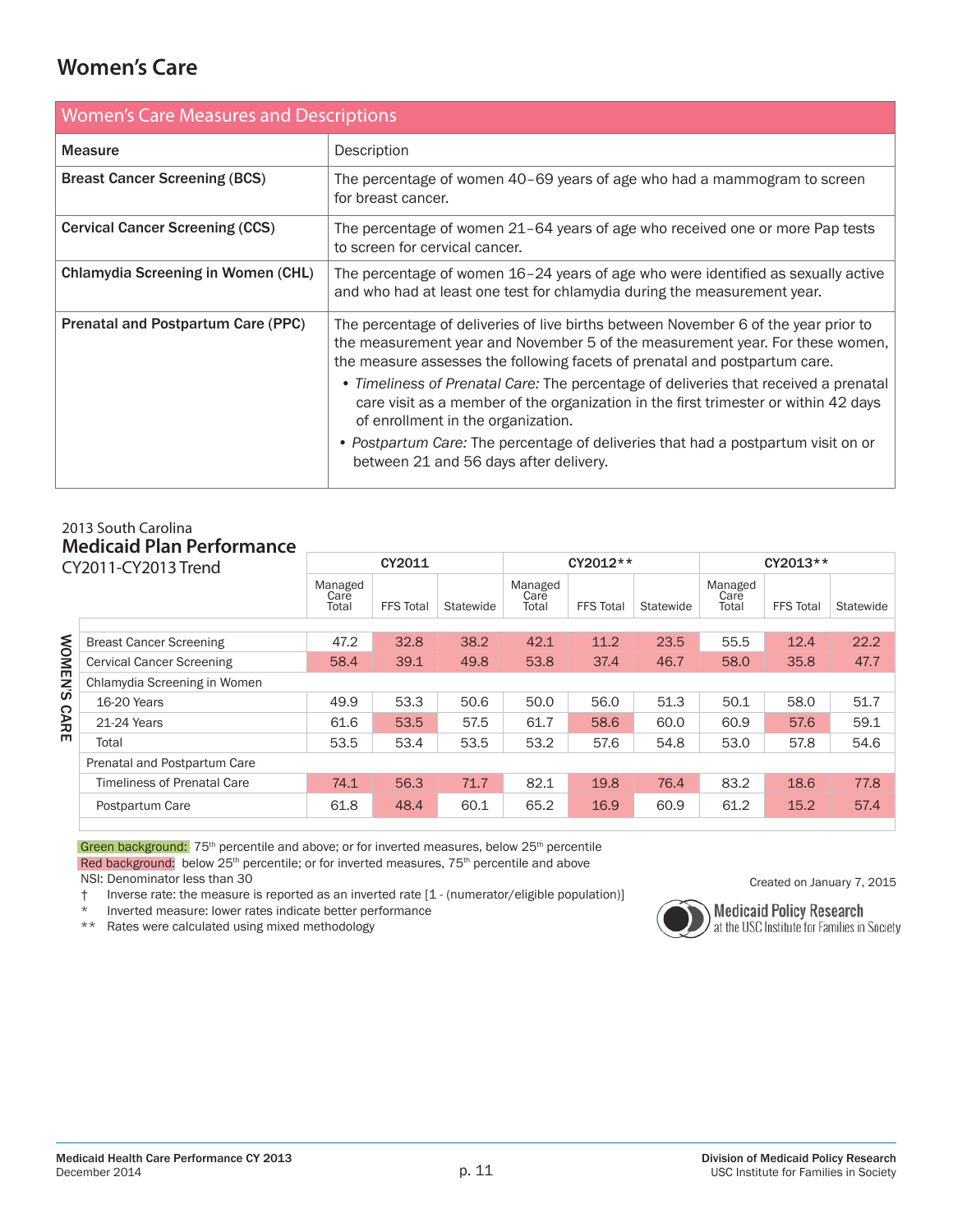### **Appendix A-3: Living With Illness**

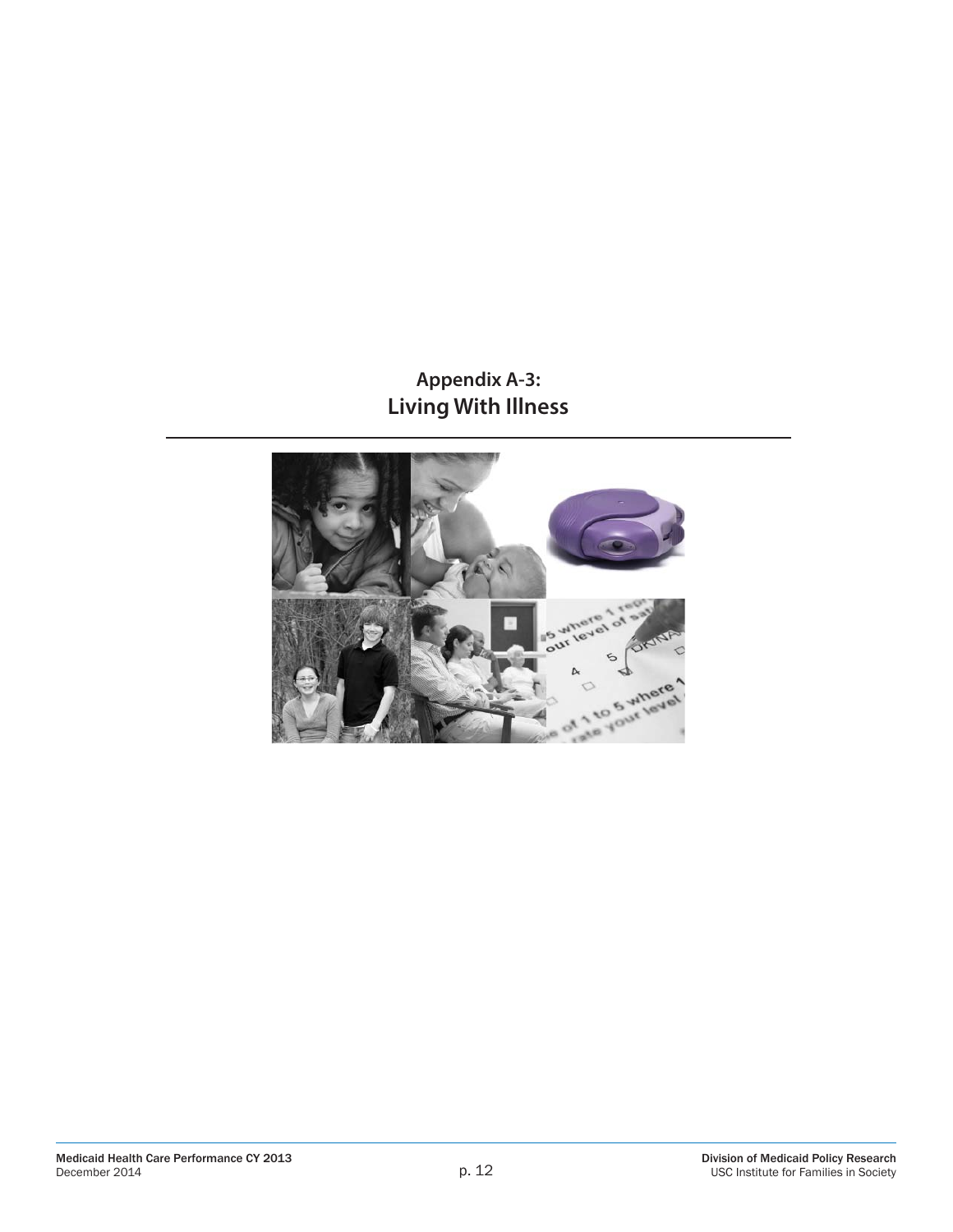### **Living With Illness**

| <b>Living With Illness Measures and Descriptions</b>           |                                                                                                                                                                                                                                                                                                                                                                |  |  |  |  |  |  |
|----------------------------------------------------------------|----------------------------------------------------------------------------------------------------------------------------------------------------------------------------------------------------------------------------------------------------------------------------------------------------------------------------------------------------------------|--|--|--|--|--|--|
| <b>Measure</b>                                                 | Description                                                                                                                                                                                                                                                                                                                                                    |  |  |  |  |  |  |
| <b>Comprehensive Diabetes Care (CDC)</b>                       | The percentage of members 18–75 years of age with diabetes (Type 1 and Type<br>2) who had each of the following:<br>• Hemoglobin A1c (HbA1c) testing<br>• Eye exam (retinal) performed<br>• LDL-C screening<br>• Medical attention for nephropathy                                                                                                             |  |  |  |  |  |  |
| Use of Appropriate Medications<br>for People With Asthma (ASM) | The percentage of members 5-64 years of age during the measurement year<br>who were identified as having persistent asthma and who were appropriately<br>prescribed medication during the measurement year.<br>• ASM - Rate - 5-11 Years<br>• $ASM - Rate - 12-18$ Years<br>• ASM - Rate - 19-50 Years<br>• $ASM - Rate - 51-64$ Years<br>• ASM - Rate - Total |  |  |  |  |  |  |

#### 2013 South Carolina **Medicaid Plan Performance**

| CY2011-CY2013 Trend |                                                       | CY2011                   |                  |           |                          | CY2012**         |           | CY2013**                 |                  |           |
|---------------------|-------------------------------------------------------|--------------------------|------------------|-----------|--------------------------|------------------|-----------|--------------------------|------------------|-----------|
|                     |                                                       | Managed<br>Care<br>Total | <b>FFS Total</b> | Statewide | Managed<br>Care<br>Total | <b>FFS Total</b> | Statewide | Managed<br>Care<br>Total | <b>FFS Total</b> | Statewide |
|                     | <b>Comprehensive Diabetes Care</b>                    |                          |                  |           |                          |                  |           |                          |                  |           |
| <b>LIVING</b>       | <b>HbA1c Testing</b>                                  | 62.3                     | 23.5             | 40.0      | 65.1                     | 20.6             | 42.4      | 75.0                     | 27.7             | 48.3      |
|                     | Eye Exams                                             | 29.0                     | 20.8             | 24.3      | 29.7                     | 17.8             | 23.6      | 33.1                     | 18.0             | 24.6      |
| WITH ILLNESS        | LDL-C Screening                                       | 53.3                     | 16.7             | 32.2      | 57.1                     | 13.9             | 35.0      | 66.9                     | 17.9             | 39.2      |
|                     | Med Att Diabetic Nephropathy                          | 69.5                     | 44.8             | 55.3      | 69.7                     | 42.8             | 56.0      | 76.9                     | 47.8             | 60.5      |
|                     | Use of Appropriate Medications for People with Asthma |                          |                  |           |                          |                  |           |                          |                  |           |
|                     | 5-11 Years                                            | 92.9                     | 95.9             | 93.2      | 91.4                     | 96.3             | 91.7      | 93.6                     | 96.5             | 93.8      |
|                     | 12-18 Years                                           | 89.7                     | 92.8             | 90.1      | 88.6                     | 93.5             | 89.0      | 89.3                     | 92.8             | 89.5      |
|                     | 19-50 Years                                           | 71.5                     | 65.0             | 70.5      | 67.7                     | 58.0             | 66.4      | 73.3                     | 62.1             | 72.2      |
|                     | 51-64 Years                                           | 72.9                     | 64.3             | 71.2      | 68.3                     | 50.0             | 66.0      | 66.0                     | <b>NSI</b>       | 62.8      |
|                     | Total                                                 | 89.2                     | 89.0             | 89.1      | 88.1                     | 88.1             | 88.1      | 89.5                     | 87.4             | 89.4      |

Green background: 75<sup>th</sup> percentile and above; or for inverted measures, below 25<sup>th</sup> percentile Red background: below 25<sup>th</sup> percentile; or for inverted measures, 75<sup>th</sup> percentile and above NSI: Denominator less than 30

† Inverse rate: the measure is reported as an inverted rate [1 - (numerator/eligible population)]

Inverted measure: lower rates indicate better performance

\*\* Rates were calculated using mixed methodology



Created on January 7, 2015

**Medicaid Policy Research** at the USC Institute for Families in Society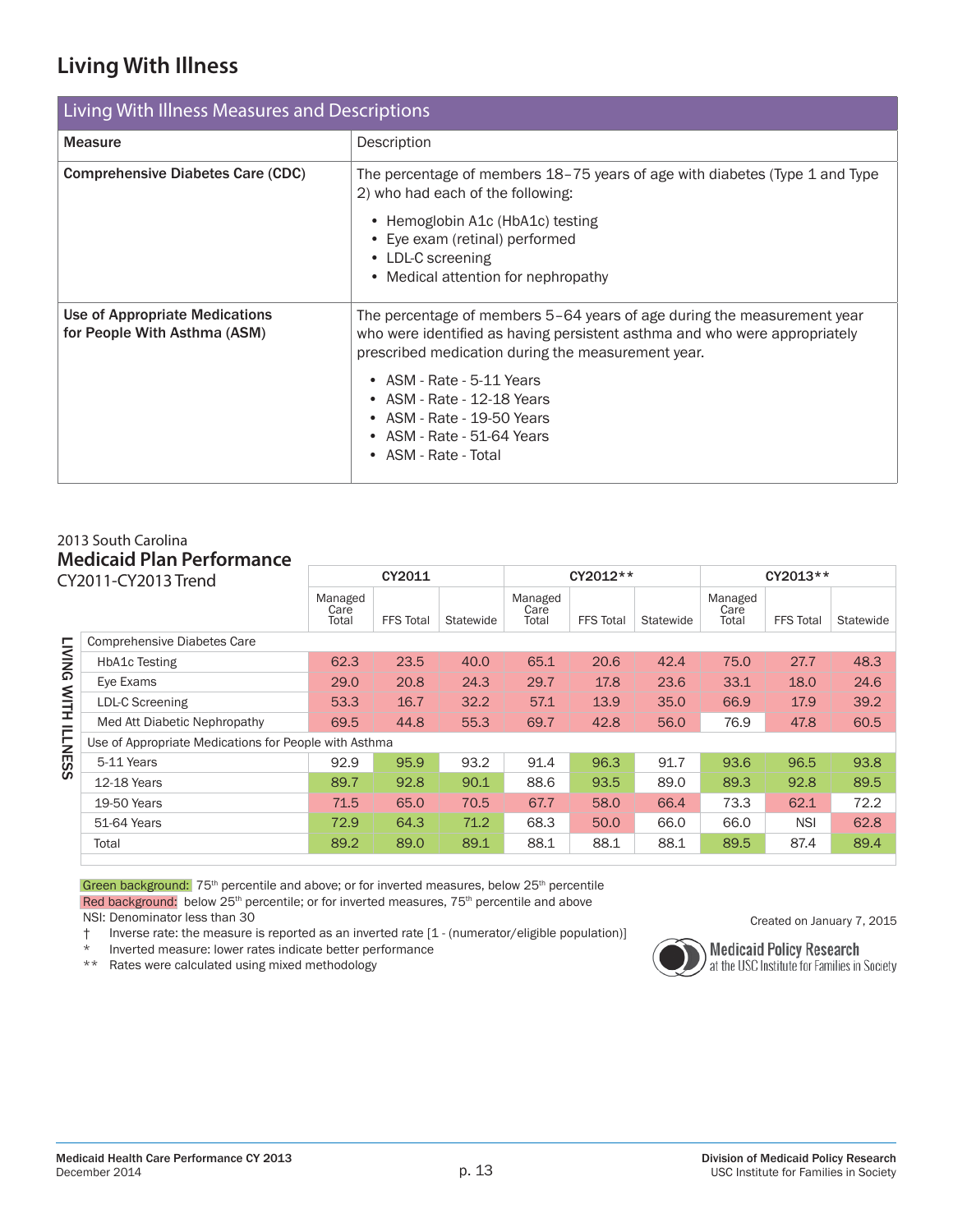### **Appendix A-4: Behavioral Health**

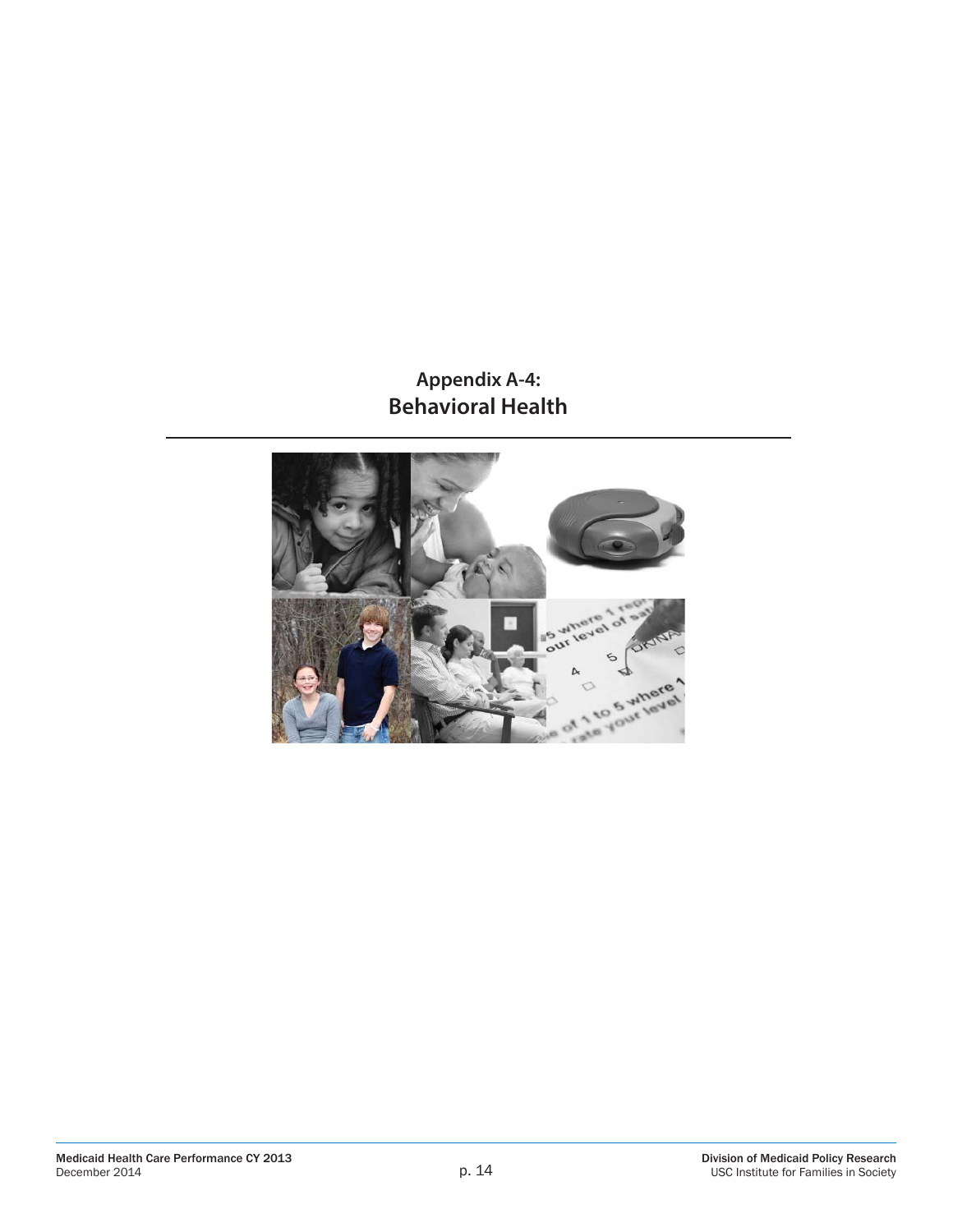### **Behavioral Health**

| <b>Behavioral Health Measures and Descriptions</b>                        |                                                                                                                                                                                                                                                                                                                                                                                                                                                                               |  |  |  |  |  |  |
|---------------------------------------------------------------------------|-------------------------------------------------------------------------------------------------------------------------------------------------------------------------------------------------------------------------------------------------------------------------------------------------------------------------------------------------------------------------------------------------------------------------------------------------------------------------------|--|--|--|--|--|--|
| <b>Measure</b>                                                            | Description                                                                                                                                                                                                                                                                                                                                                                                                                                                                   |  |  |  |  |  |  |
| Follow-Up After Hospitalization<br>for Mental Illness (FUH)               | The percentage of discharges for members 6 years of age and older who were hospitalized for treatment<br>of selected mental health disorders and who had an outpatient visit, an intensive outpatient encounter or<br>partial hospitalization with a mental health practitioner. Two rates are reported:<br>• The percentage of members who received follow-up within 30 days of discharge.<br>• The percentage of members who received follow-up within 7 days of discharge. |  |  |  |  |  |  |
| Follow-Up Care for Children<br><b>Prescribed ADHD Medication</b><br>(ADD) | The percentage of children newly prescribed attention-deficit/hyperactivity disorder (ADHD) medication<br>who had at least three follow-up care visits within a 10-month period, one of which was within 30 days<br>of when the first ADHD medication was dispensed. Two rates are reported:                                                                                                                                                                                  |  |  |  |  |  |  |
|                                                                           | • Initiation Phase. The percentage of members 6-12 years of age as of the IPSD with an ambulatory<br>prescription dispensed for ADHD medication, who had one follow-up visit with practitioner with pre-<br>scribing authority during the 30-day Initiation Phase.                                                                                                                                                                                                            |  |  |  |  |  |  |
|                                                                           | • Continuation and Maintenance (C&M) Phase. The percentage of members 6-12 years of age as<br>of the IPSD with an ambulatory prescription dispensed for ADHD medication, who remained on the<br>medication for at least 210 days and who, in addition to the visit in the Initiation Phase, had at least<br>two follow-up visits with a practitioner within 270 days (9 months) after the Initiation Phase ended.                                                             |  |  |  |  |  |  |
| <b>Initiation and Engagement</b><br>of Alcohol and Other Drug             | The percentage of adolescent and adult members with a new episode of alcohol or other drug (AOD)<br>dependence who received the following:                                                                                                                                                                                                                                                                                                                                    |  |  |  |  |  |  |
| Dependence Treatment (IET)                                                | • Initiation of AOD Treatment. The percentage of members who initiate treatment through an inpatient<br>AOD admission, outpatient visit, intensive outpatient encounter or partial hospitalization within 14<br>days of the diagnosis.                                                                                                                                                                                                                                        |  |  |  |  |  |  |
|                                                                           | • Engagement of AOD Treatment. The percentage of members who initiated treatment and who had<br>two or more additional services with a diagnosis of AOD within 30 days of the initiation visit.                                                                                                                                                                                                                                                                               |  |  |  |  |  |  |

#### 2013 South Carolina **Medicaid Plan Performance**

| CY2011-CY2013 Trend |                                                                                                   | CY2011                   |                  |           |                          | CY2012**         |           |                          | CY2013**         |           |  |
|---------------------|---------------------------------------------------------------------------------------------------|--------------------------|------------------|-----------|--------------------------|------------------|-----------|--------------------------|------------------|-----------|--|
|                     |                                                                                                   | Managed<br>Care<br>Total | <b>FFS Total</b> | Statewide | Managed<br>Care<br>Total | <b>FFS Total</b> | Statewide | Managed<br>Care<br>Total | <b>FFS Total</b> | Statewide |  |
|                     | Follow-Up After Hospitalization for Mental Illness                                                |                          |                  |           |                          |                  |           |                          |                  |           |  |
|                     | 7 Days                                                                                            | 42.0                     | 34.7             | 38.9      | 39.3                     | 30.3             | 36.2      | 41.1                     | 28.3             | 36.5      |  |
|                     | 30 Days                                                                                           | 65.9                     | 57.0             | 62.1      | 62.4                     | 50.9             | 58.5      | 62.8                     | 48.6             | 57.6      |  |
| <b>BEHAVIORAL</b>   | Follow-Up Care for Children Prescribed Attention-Deficit/Hyperactivity Disorder (ADHD) Medication |                          |                  |           |                          |                  |           |                          |                  |           |  |
|                     | Initiation                                                                                        | 43.5                     | 42.4             | 43.5      | 39.8                     | 44.4             | 40.4      | 40.0                     | 41.4             | 40.1      |  |
|                     | Continuation                                                                                      | 51.3                     | 47.8             | 50.4      | 47.3                     | 52.9             | 47.9      | 49.2                     | 46.3             | 48.9      |  |
| <b>HEALTH</b>       | Initiation and Engagement of Alcohol and Other Drug Dependence Treatment                          |                          |                  |           |                          |                  |           |                          |                  |           |  |
|                     | Initiation - 13-17 Years                                                                          | 44.7                     | 59.4             | 48.4      | 44.0                     | 56.2             | 46.2      | 44.0                     | 48.9             | 45.0      |  |
|                     | Engagement - 13-17 Years                                                                          | 26.3                     | 37.2             | 29.0      | 25.9                     | 33.8             | 27.4      | 22.9                     | 28.6             | 24.1      |  |
|                     | Initiation - 18+                                                                                  | 36.0                     | 43.3             | 38.8      | 33.2                     | 41.9             | 35.6      | 35.0                     | 40.1             | 36.5      |  |
|                     | Engagement - 18+                                                                                  | 10.8                     | 10.4             | 10.7      | 9.2                      | 9.5              | 9.3       | 7.2                      | 7.0              | 7.1       |  |
|                     | Initiation - Total                                                                                | 37.1                     | 44.4             | 39.8      | 34.5                     | 43.0             | 36.7      | 36.0                     | 40.7             | 37.3      |  |
|                     | Engagement - Total                                                                                | 12.8                     | 12.3             | 12.6      | 11.2                     | 11.3             | 11.2      | 8.9                      | 8.5              | 8.8       |  |

Green background: 75<sup>th</sup> percentile and above; or for inverted measures, below 25<sup>th</sup> percentile Red background: below 25<sup>th</sup> percentile; or for inverted measures, 75<sup>th</sup> percentile and above NSI: Denominator less than 30

† Inverse rate: the measure is reported as an inverted rate [1 - (numerator/eligible population)]

Inverted measure: lower rates indicate better performance

\*\* Rates were calculated using mixed methodology



**Medicaid Policy Research**<br>at the USC Institute for Families in Society

Created on January 7, 2015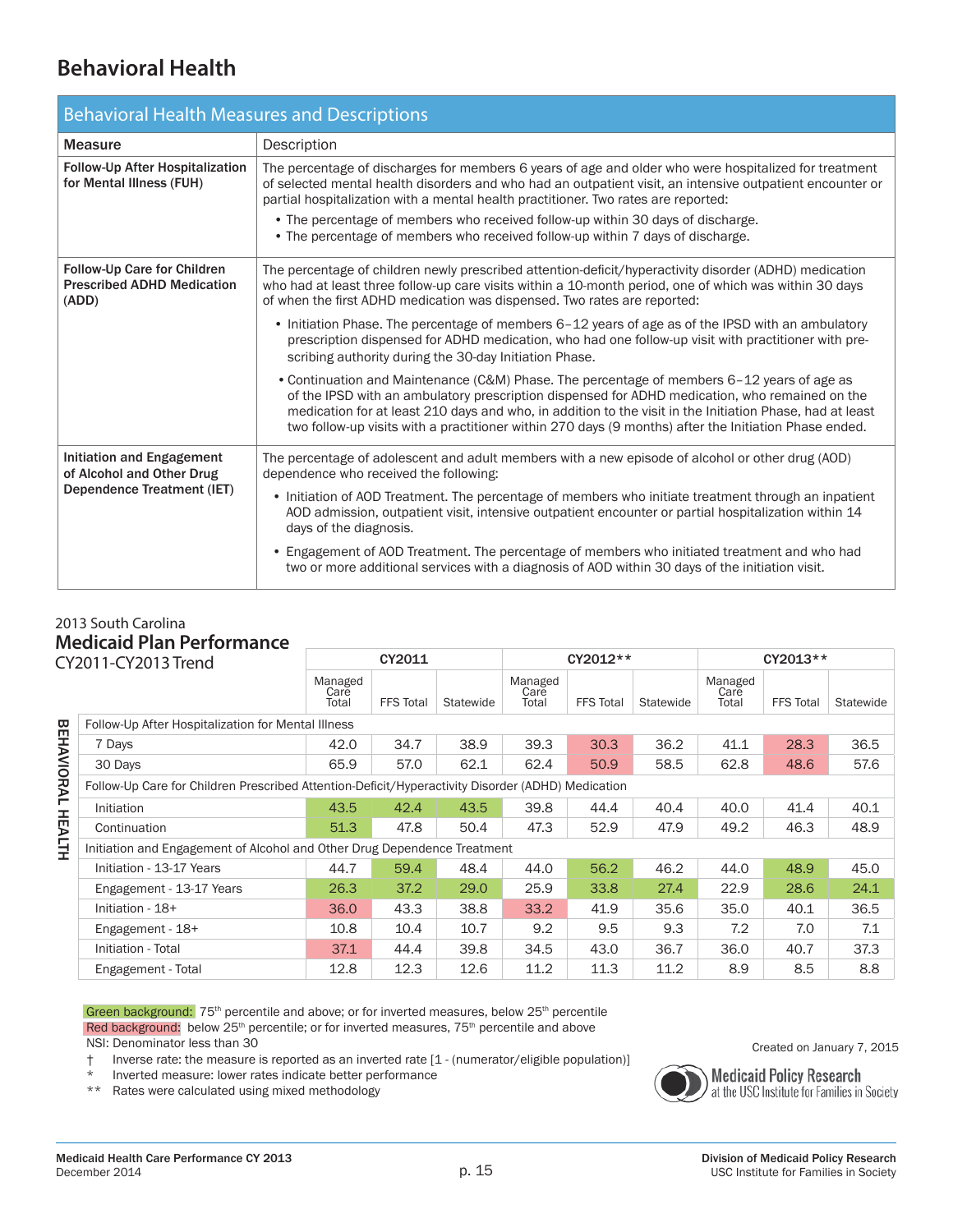**Appendix A-5 Access To Care**

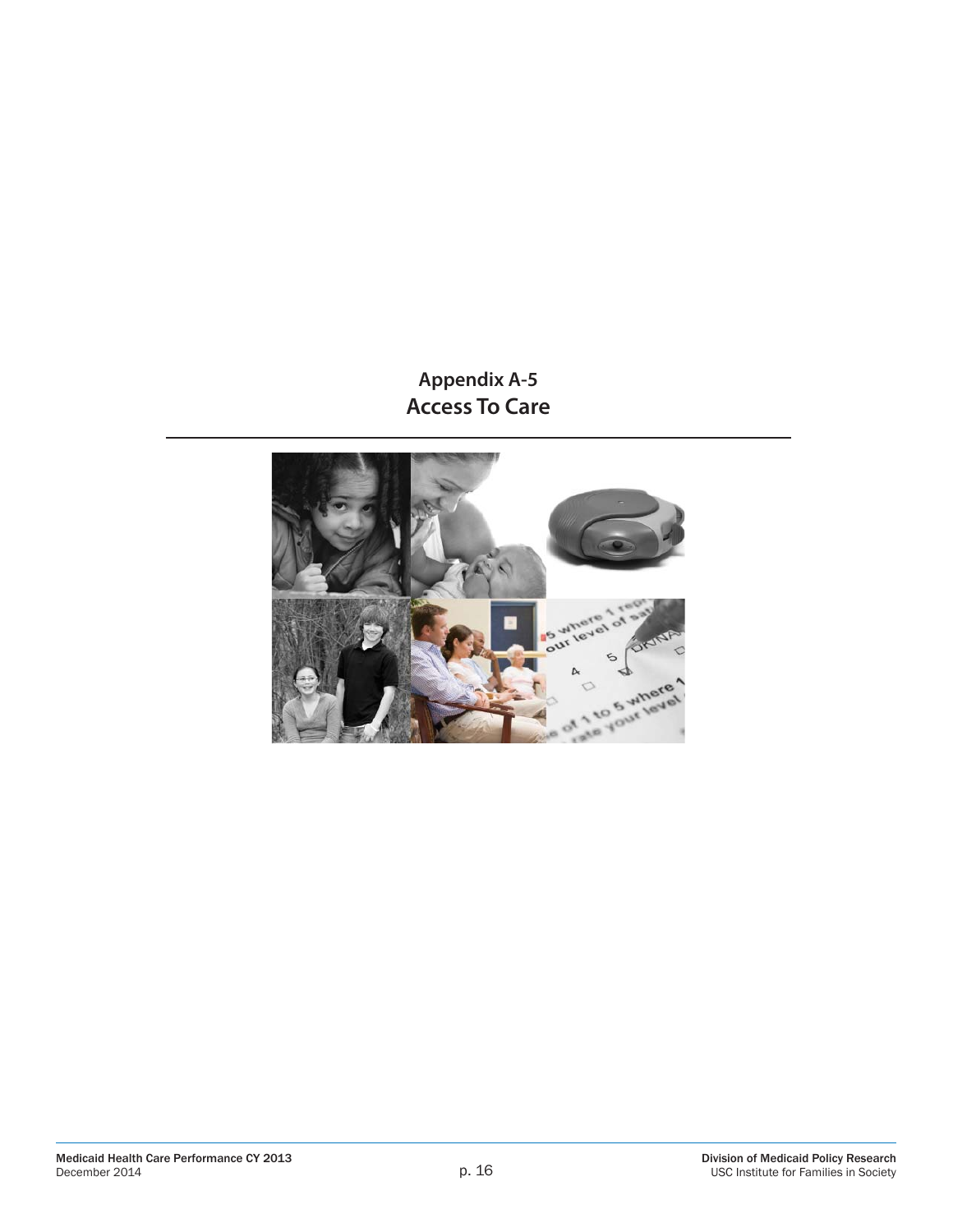### **Access to Care**

| <b>Access to Care Measures and Descriptions</b>                                         |                                                                                                                                                              |  |  |  |  |  |  |
|-----------------------------------------------------------------------------------------|--------------------------------------------------------------------------------------------------------------------------------------------------------------|--|--|--|--|--|--|
| Measure                                                                                 | Description                                                                                                                                                  |  |  |  |  |  |  |
| <b>Adults' Access to Preventive/Ambulatory</b><br><b>Health Services (AAP)</b>          | The percentage of members 20 years and older who had an ambulatory or<br>preventive care visit during the measurement year.                                  |  |  |  |  |  |  |
| <b>Children's and Adolescents' Access to</b><br><b>Primary Care Practitioners (CAP)</b> | The percentage of members 12 months-19 years of age who had a visit with a PCP. The<br>organization reports four separate percentages for each product line: |  |  |  |  |  |  |
|                                                                                         | • Children 12-24 months and 25 months-6 years who had a visit with a PCP during<br>the measurement year.                                                     |  |  |  |  |  |  |
|                                                                                         | • Children 7-11 years and adolescents 12-19 years who had a visit with a PCP during<br>the measurement year or the year prior to the measurement year.       |  |  |  |  |  |  |

#### 2013 South Carolina **Medicaid Plan Performance**

| CY2011-CY2013 Trend             |                                                                  | CY2011                   |                  | CY2012**  |                          |                  | CY2013**  |                          |                  |           |
|---------------------------------|------------------------------------------------------------------|--------------------------|------------------|-----------|--------------------------|------------------|-----------|--------------------------|------------------|-----------|
|                                 |                                                                  | Managed<br>Care<br>Total | <b>FFS Total</b> | Statewide | Managed<br>Care<br>Total | <b>FFS Total</b> | Statewide | Managed<br>Care<br>Total | <b>FFS Total</b> | Statewide |
| <b>ACCESS</b><br>$\overline{c}$ | Adults' Access to Preventive/Ambulatory Health Services          |                          |                  |           |                          |                  |           |                          |                  |           |
|                                 | 20-44 Years                                                      | 77.7                     | 61.3             | 70.8      | 78.0                     | 54.6             | 67.7      | 80.8                     | 56.0             | 69.3      |
|                                 | 45-64 Years                                                      | 77.9                     | 62.0             | 69.1      | 79.0                     | 54.9             | 67.0      | 85.2                     | 67.9             | 75.9      |
|                                 | Children's and Adolescents' Access to Primary Care Practitioners |                          |                  |           |                          |                  |           |                          |                  |           |
| CARE                            | 12-24 Months                                                     | 97.5                     | 94.7             | 97.1      | 98.0                     | 92.6             | 97.7      | 98.0                     | 66.6             | 93.2      |
|                                 | 25 Months-6 Years                                                | 83.6                     | 82.4             | 83.6      | 86.5                     | 75.7             | 86.2      | 87.0                     | 38.9             | 84.0      |
|                                 | 7-11 Years                                                       | 86.7                     | 83.3             | 86.4      | 87.8                     | 81.7             | 87.5      | 88.1                     | 78.6             | 87.7      |
|                                 | 12-19 Years                                                      | 83.6                     | 81.2             | 83.4      | 84.9                     | 78.1             | 84.4      | 86.4                     | 76.9             | 85.8      |

Green background: 75<sup>th</sup> percentile and above; or for inverted measures, below 25<sup>th</sup> percentile Created on January 7, 2015 Red background: below 25<sup>th</sup> percentile; or for inverted measures, 75<sup>th</sup> percentile and above NSI: Denominator less than 30

† Inverse rate: the measure is reported as an inverted rate [1 - (numerator/eligible population)]

Inverted measure: lower rates indicate better performance

\*\* Rates were calculated using mixed methodology



**Medicaid Policy Research**<br>at the USC Institute for Families in Society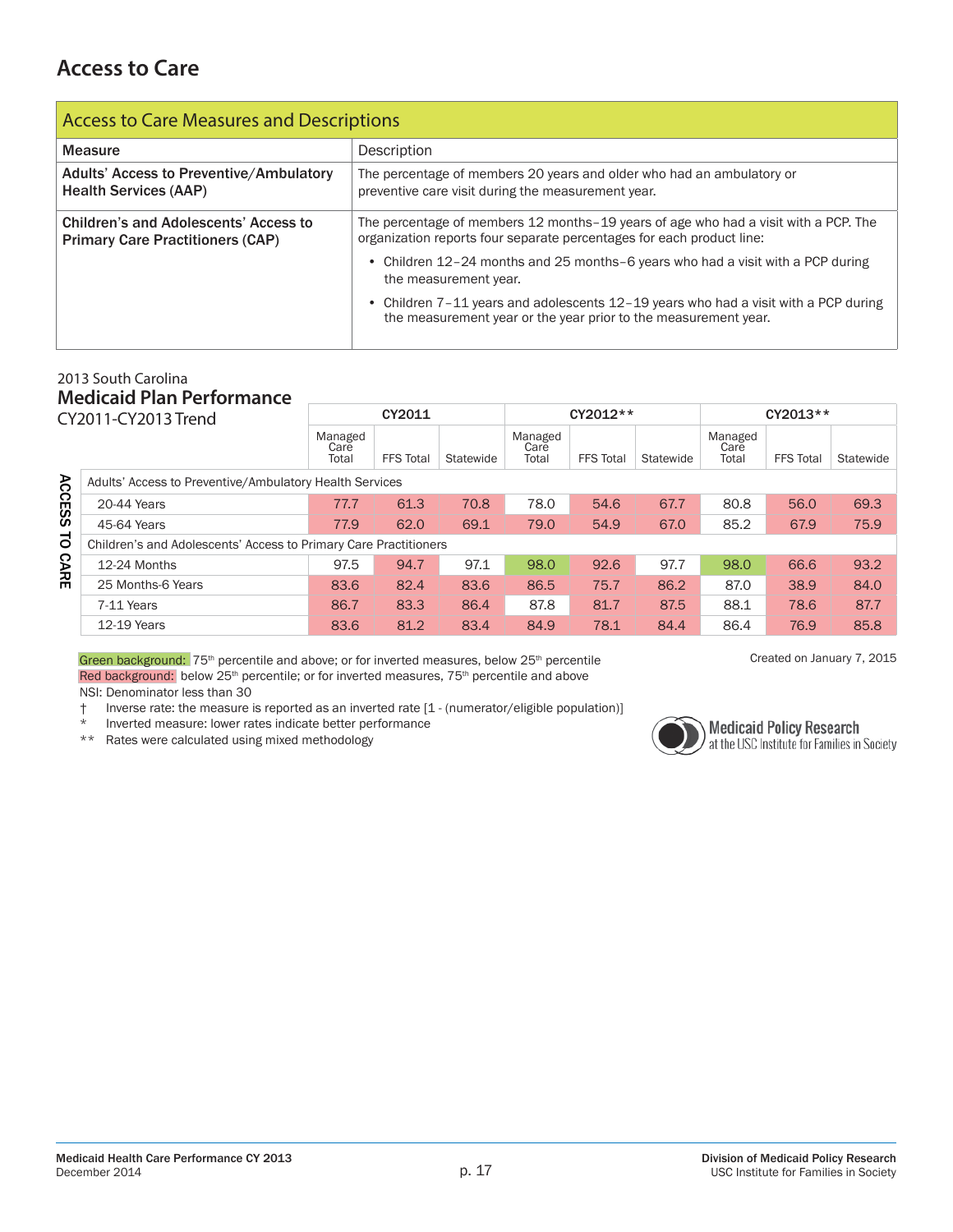### **Appendix A-6: Consumer Experience and Satisfaction**

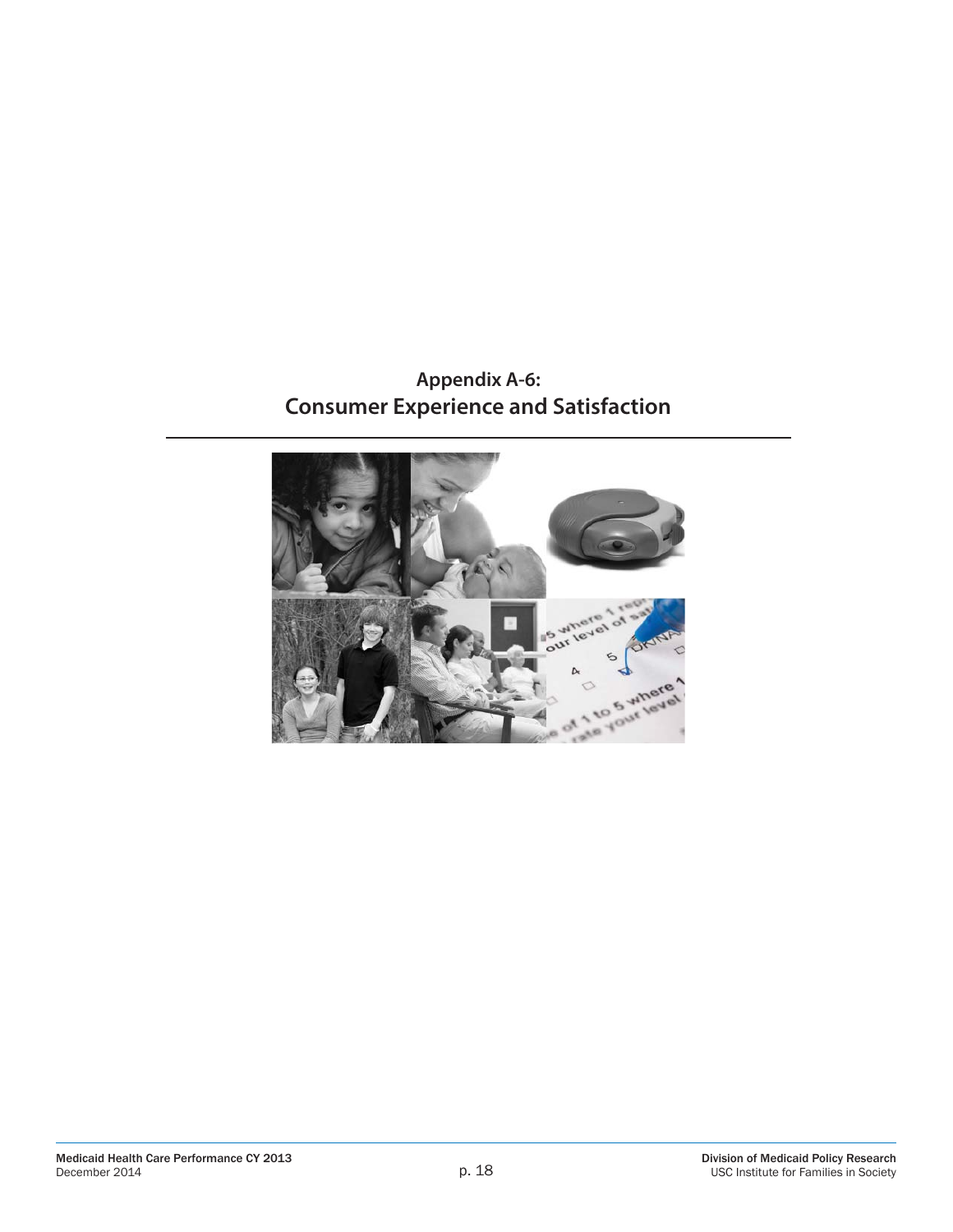# **Consumer Experience and Satisfaction**

| Consumer Experience and Satisfaction Measures and Descriptions |                                                                                                                                                                                                                                                                                       |  |  |  |
|----------------------------------------------------------------|---------------------------------------------------------------------------------------------------------------------------------------------------------------------------------------------------------------------------------------------------------------------------------------|--|--|--|
| <b>Measure</b>                                                 | <b>Measure Description</b>                                                                                                                                                                                                                                                            |  |  |  |
| Ratings of Health<br>Care                                      | The average of member responses on scale of 0 to 10, where 0 is the worst health care possible and 10 is the<br>best health care possible, when asked "How would you rate your health care?"                                                                                          |  |  |  |
| Ratings of Personal<br>Doctor                                  | The average of member responses on a scale of 0 to 10, where 0 is the worst personal doctor possible and 10 is<br>the best personal doctor, when asked "How would you rate your personal doctor?"                                                                                     |  |  |  |
| <b>Ratings of Specialists</b>                                  | The average of member responses on a scale of 0 to 10, where 0 is the worst specialist possible and 10 is the<br>best specialist possible, when asked "How would you rate your specialist?"                                                                                           |  |  |  |
| Ratings of Health Plan                                         | The average of member responses on scale of 0 to 10, where 0 is the worst health plan possible and 10 is the<br>best health plan possible, when asked "How would you rate your health plan?"                                                                                          |  |  |  |
| <b>Get Needed Care</b>                                         | The average of the responses "never," "sometimes," "usually," or "always" when members were asked, in the<br>last 6 months, how often was it easy to get appointments with specialists, and the care, test or treatments they<br>needed.                                              |  |  |  |
| Get Care Quickly                                               | The average of the responses "never," "sometimes," "usually," or "always" when members were asked if, in the<br>last 6 months, they were able to get care or get an appointment for health care at a doctor's office or clinic as<br>soon as needed.                                  |  |  |  |
| <b>How Well Doctors</b><br>Communicate                         | The average of the responses "never," "sometimes," "usually," or "always" when members were asked how often<br>their doctor listened to them carefully, explained things in a way they could understand, showed respect for what<br>they had to say, and spent enough time with them. |  |  |  |
| <b>Customer Service</b>                                        | The average of the responses "never," "sometimes," "usually," or "always" when members were asked if, in the<br>last 6 months when they used their health plan's customer service, they received the information they needed<br>and were treated with courtesy and respect.           |  |  |  |

#### Consumer Experience and Satisfaction Measures and Descriptions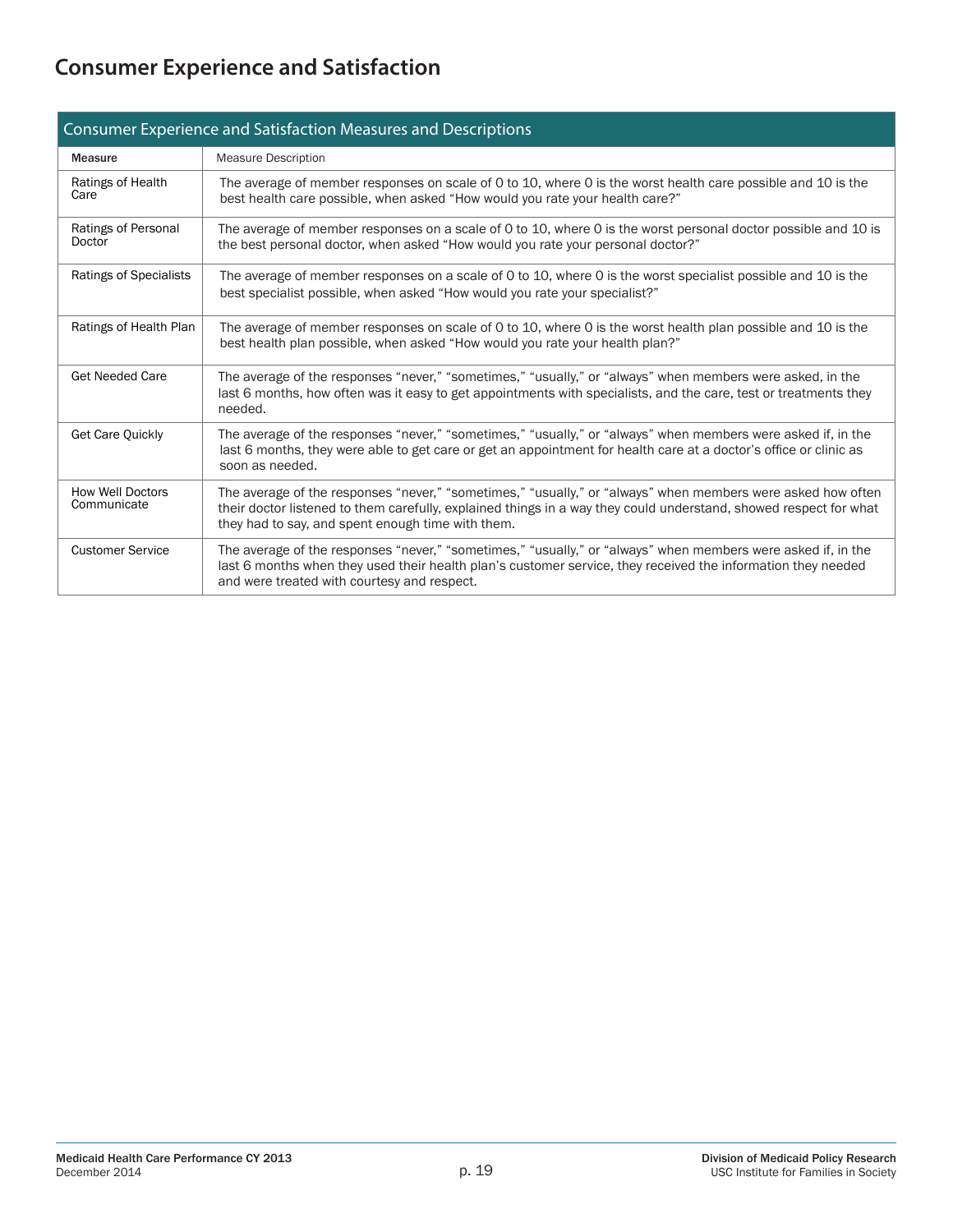### **Consumer Experience and Satisfaction** *(continued)*

#### 2013 South Carolina **Medicaid Plan Performance**

| CY2011-CY2013 Trend         |                               | CY2011                   |                  |           | CY2012**                 |                  |           | CY2013**                 |                  |           |
|-----------------------------|-------------------------------|--------------------------|------------------|-----------|--------------------------|------------------|-----------|--------------------------|------------------|-----------|
|                             |                               | Managed<br>Care<br>Total | <b>FFS Total</b> | Statewide | Managed<br>Care<br>Total | <b>FFS Total</b> | Statewide | Managed<br>Care<br>Total | <b>FFS Total</b> | Statewide |
|                             | Ratings of Health Care        |                          |                  |           |                          |                  |           |                          |                  |           |
|                             | Adult                         | 2.37                     | 2.33             | 2.36      | 2.35                     | 2.45             | 2.36      | 2.35                     | N/A              | 2.35      |
|                             | Child                         | 2.64                     | 2.73             | 2.65      | 2.57                     | 2.64             | 2.58      | 2.65                     | N/A              | 2.65      |
| <b>CONSUMER</b>             | Ratings of Personal Doctor    |                          |                  |           |                          |                  |           |                          |                  |           |
|                             | Adult                         | 2.61                     | 2.69             | 2.62      | 2.57                     | 2.70             | 2.59      | 2.53                     | N/A              | 2.53      |
|                             | Child                         | 2.77                     | 2.78             | 2.77      | 2.69                     | 2.78             | 2.70      | 2.73                     | N/A              | 2.73      |
|                             | <b>Ratings of Specialists</b> |                          |                  |           |                          |                  |           |                          |                  |           |
|                             | Adult                         | 2.60                     | 2.65             | 2.61      | 2.54                     | 2.68             | 2.55      | 2.60                     | N/A              | 2.60      |
| EXPERIENCE AND SATISFACTION | Child                         | 2.70                     | 2.76             | 2.71      | 2.67                     | 2.61             | 2.66      | 2.71                     | N/A              | 2.71      |
|                             | Ratings of Health Plan        |                          |                  |           |                          |                  |           |                          |                  |           |
|                             | Adult                         | 2.36                     | 2.43             | 2.37      | 2.34                     | 2.53             | 2.37      | 2.40                     | N/A              | 2.40      |
|                             | Child                         | 2.61                     | 2.62             | 2.61      | 2.57                     | 2.58             | 2.57      | 2.65                     | N/A              | 2.65      |
|                             | <b>Get Needed Care</b>        |                          |                  |           |                          |                  |           |                          |                  |           |
|                             | Adult                         | 2.23                     | 2.42             | 2.25      | 2.40                     | 2.58             | 2.42      | 2.43                     | N/A              | 2.43      |
|                             | Child                         | 2.43                     | 2.52             | 2.44      | 2.52                     | 2.60             | 2.53      | 2.57                     | N/A              | 2.57      |
|                             | <b>Get Care Quickly</b>       |                          |                  |           |                          |                  |           |                          |                  |           |
|                             | Adult                         | 2.46                     | 2.50             | 2.46      | 2.42                     | 2.53             | 2.43      | 2.47                     | N/A              | 2.47      |
|                             | Child                         | 2.65                     | 2.77             | 2.67      | 2.72                     | 2.76             | 2.72      | 2.72                     | N/A              | 2.72      |
|                             | How Well Doctors Communicate  |                          |                  |           |                          |                  |           |                          |                  |           |
|                             | Adult                         | 2.71                     | 2.70             | 2.71      | 2.67                     | 2.78             | 2.68      | 2.66                     | N/A              | 2.66      |
|                             | Child                         | 2.82                     | 2.85             | 2.82      | 2.76                     | 2.81             | 2.76      | 2.79                     | N/A              | 2.79      |
|                             | <b>Customer Service</b>       |                          |                  |           |                          |                  |           |                          |                  |           |
|                             | Adult                         | 2.42                     | 2.33             | 2.41      | 2.46                     | 2.55             | 2.47      | 2.55                     | N/A              | 2.55      |
|                             | Child                         | 2.43                     | 2.33             | 2.42      | 2.47                     | 2.45             | 2.47      | 2.63                     | N/A              | 2.63      |

Green background:  $75<sup>th</sup>$  percentile and above; or for inverted measures, below  $25<sup>th</sup>$  percentile created on January 7, 2015 Red background: below 25<sup>th</sup> percentile; or for inverted measures, 75<sup>th</sup> percentile and above NSI: Denominator less than 30

† Inverse rate: the measure is reported as an inverted rate [1 - (numerator/eligible population)]

Inverted measure: lower rates indicate better performance \*\* Rates were calculated using mixed methodology



**Medicaid Policy Research**<br>at the USC Institute for Families in Society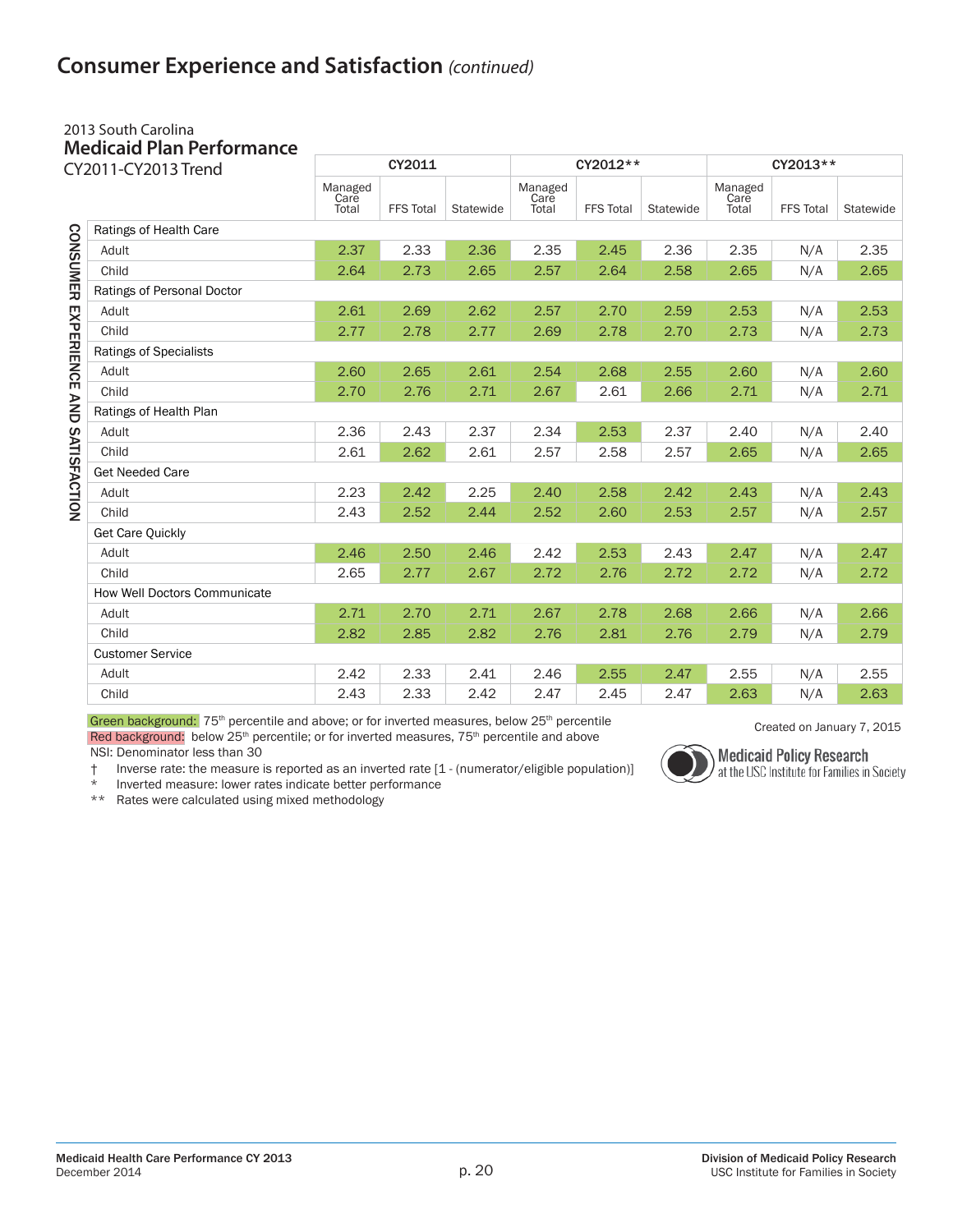### Appendix B: Descriptions of Measures

| <b>Measure</b>                                                                             | Description                                                                                                                                                                                                                                                                                                                                |
|--------------------------------------------------------------------------------------------|--------------------------------------------------------------------------------------------------------------------------------------------------------------------------------------------------------------------------------------------------------------------------------------------------------------------------------------------|
| <b>Pediatric Care</b>                                                                      |                                                                                                                                                                                                                                                                                                                                            |
| <b>Adolescent Well-Care Visits (AWC)</b>                                                   | The percentage of enrolled members 12-21 years of age who had at least one comprehen-<br>sive well-care visit with a PCP or an OB/GYN practitioner during the measurement year.                                                                                                                                                            |
| <b>Appropriate Treatment for Children With</b><br><b>Upper Respiratory Infection (URI)</b> | The percentage of children 3 months-18 years of age who were given a diagnosis of upper<br>respiratory infection (URI) and were not dispensed an antibiotic prescription.                                                                                                                                                                  |
| <b>Appropriate Testing for Children With</b><br>Pharyngitis (CWP)                          | The percentage of children 2-18 years of age who were diagnosed with pharyngitis, dis-<br>pensed an antibiotic and received a group A streptococcus (strep) test for the episode. A<br>higher rate represents better performance (i.e., appropriate testing).                                                                              |
| <b>Ambulatory Care (AMB)</b>                                                               | This measure summarizes utilization of ambulatory care in the following<br>category: Emergency Department Visits.                                                                                                                                                                                                                          |
| Lead Screening in Children (LSC)                                                           | The percentage of children 2 years of age who had one or more capillary or venous lead blood<br>test for lead poisoning by their second birthday.                                                                                                                                                                                          |
| Well-Child Visits in the First 15 Months of<br>Life $(W15)$                                | The percentage of members who turned 15 months old during the measurement year and<br>who had the following number of well-child visits with a PCP during their first 15 months of<br>life:<br>• No well-child visits <sup>†</sup><br>• Five well-child visits<br>• Six or more well-child visits<br>+=Inverted measure (lower is better). |
| Well-Child Visits in the Third, Fourth, Fifth<br>and Sixth Years of Life (W34)             | The percentage of members 3-6 years of age who received one or more well-child visits with<br>a PCP during the measurement year.                                                                                                                                                                                                           |

| <b>Women's Care</b>                       |                                                                                                                                                                                                                                                      |
|-------------------------------------------|------------------------------------------------------------------------------------------------------------------------------------------------------------------------------------------------------------------------------------------------------|
| <b>Measure</b>                            | Description                                                                                                                                                                                                                                          |
| <b>Breast Cancer Screening (BCS)</b>      | The percentage of women 40–69 years of age who had a mammogram to screen for breast<br>cancer.                                                                                                                                                       |
| <b>Cervical Cancer Screening (CCS)</b>    | The percentage of women 21–64 years of age who received one or more Pap tests to screen<br>for cervical cancer.                                                                                                                                      |
| <b>Chlamydia Screening in Women (CHL)</b> | The percentage of women 16-24 years of age who were identified as sexually active and who<br>had at least one test for chlamydia during the measurement year.                                                                                        |
| Prenatal and Postpartum Care (PPC)        | The percentage of deliveries of live births between November 6 of the year prior to the mea-<br>surement year and November 5 of the measurement year. For these women, the measure<br>assesses the following facets of prenatal and postpartum care. |
|                                           | • Timeliness of Prenatal Care: The percentage of deliveries that received a prenatal care<br>visit as a member of the organization in the first trimester or within 42 days of enrollment<br>in the organization.                                    |
|                                           | • Postpartum Care: The percentage of deliveries that had a postpartum visit on or between<br>21 and 56 days after delivery.                                                                                                                          |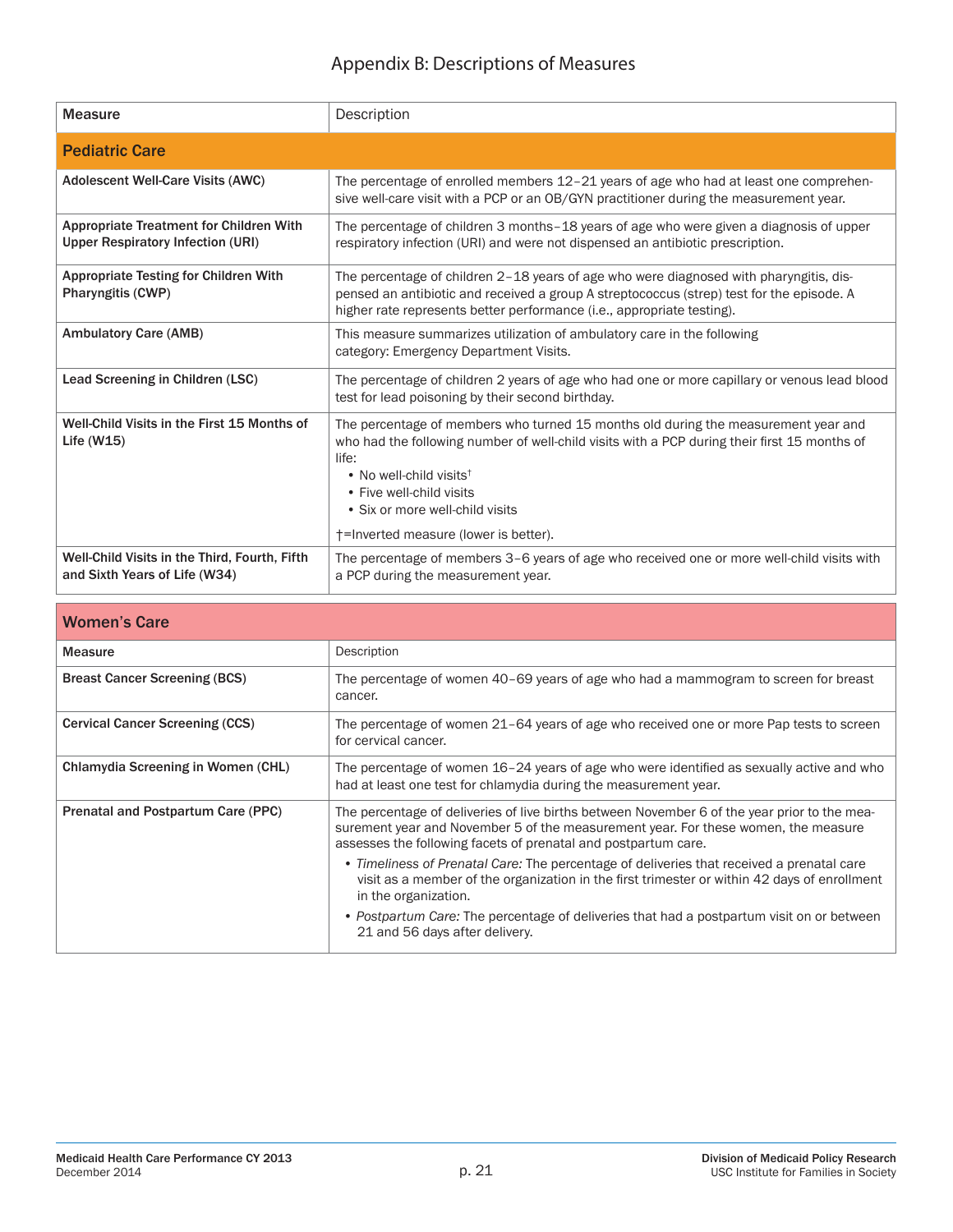#### Appendix B: Descriptions of Measures *(continued)*

| <b>Measure</b>                                                 | Description                                                                                                                                                                                                                                                                                                                                                    |  |  |  |
|----------------------------------------------------------------|----------------------------------------------------------------------------------------------------------------------------------------------------------------------------------------------------------------------------------------------------------------------------------------------------------------------------------------------------------------|--|--|--|
| <b>Living With Illness</b>                                     |                                                                                                                                                                                                                                                                                                                                                                |  |  |  |
| Comprehensive Diabetes Care (CDC)                              | The percentage of members 18-75 years of age with diabetes (Type 1 and Type 2) who had<br>each of the following:<br>• Hemoglobin A1c (HbA1c) testing<br>• Eye exam (retinal) performed<br>• LDL-C screening<br>• Medical attention for nephropathy                                                                                                             |  |  |  |
| Use of Appropriate Medications<br>for People With Asthma (ASM) | The percentage of members 5–64 years of age during the measurement year who were identi-<br>fied as having persistent asthma and who were appropriately prescribed medication during the<br>measurement year.<br>• ASM - Rate - 5-11 Years<br>• ASM - Rate - 12-18 Years<br>• ASM - Rate - 19-50 Years<br>• $ASM - Rate - 51-64$ Years<br>• ASM - Rate - Total |  |  |  |

| <b>Behavioral Health</b>                                                                 |                                                                                                                                                                                                                                                                                                                                                                                                                                                                                                                                                                                                                                                                                                                                                                                                                                                                                                                                                                                          |  |  |  |
|------------------------------------------------------------------------------------------|------------------------------------------------------------------------------------------------------------------------------------------------------------------------------------------------------------------------------------------------------------------------------------------------------------------------------------------------------------------------------------------------------------------------------------------------------------------------------------------------------------------------------------------------------------------------------------------------------------------------------------------------------------------------------------------------------------------------------------------------------------------------------------------------------------------------------------------------------------------------------------------------------------------------------------------------------------------------------------------|--|--|--|
| <b>Follow-Up After Hospitalization</b><br>for Mental Illness (FUH)                       | The percentage of discharges for members 6 years of age and older who were hospitalized for<br>treatment of selected mental health disorders and who had an outpatient visit, an intensive<br>outpatient encounter or partial hospitalization with a mental health practitioner. Two rates are<br>reported:<br>• The percentage of members who received follow-up within 30 days of discharge.<br>• The percentage of members who received follow-up within 7 days of discharge.                                                                                                                                                                                                                                                                                                                                                                                                                                                                                                         |  |  |  |
| Follow-Up Care for Children Prescribed ADHD<br><b>Medication (ADD)</b>                   | The percentage of children newly prescribed attention-deficit/hyperactivity disorder (ADHD)<br>medication who had at least three follow-up care visits within a 10-month period, one of which<br>was within 30 days of when the first ADHD medication was dispensed. Two rates are reported:<br>• Initiation Phase. The percentage of members 6-12 years of age as of the IPSD with an<br>ambulatory prescription dispensed for ADHD medication, who had one follow-up visit with<br>practitioner with prescribing authority during the 30-day Initiation Phase.<br>• Continuation and Maintenance (C&M) Phase. The percentage of members 6-12 years of<br>age as of the IPSD with an ambulatory prescription dispensed for ADHD medication, who<br>remained on the medication for at least 210 days and who, in addition to the visit in the<br>Initiation Phase, had at least two follow-up visits with a practitioner within 270 days<br>(9 months) after the Initiation Phase ended. |  |  |  |
| Initiation and Engagement of Alcohol and<br><b>Other Drug Dependence Treatment (IET)</b> | The percentage of adolescent and adult members with a new episode of alcohol or other drug<br>(AOD) dependence who received the following:<br>• Initiation of AOD Treatment. The percentage of members who initiate treatment through<br>an inpatient AOD admission, outpatient visit, intensive outpatient encounter or partial<br>hospitalization within 14 days of the diagnosis.<br>• Engagement of AOD Treatment. The percentage of members who initiated treatment and<br>who had two or more additional services with a diagnosis of AOD within 30 days of the<br>initiation visit.                                                                                                                                                                                                                                                                                                                                                                                               |  |  |  |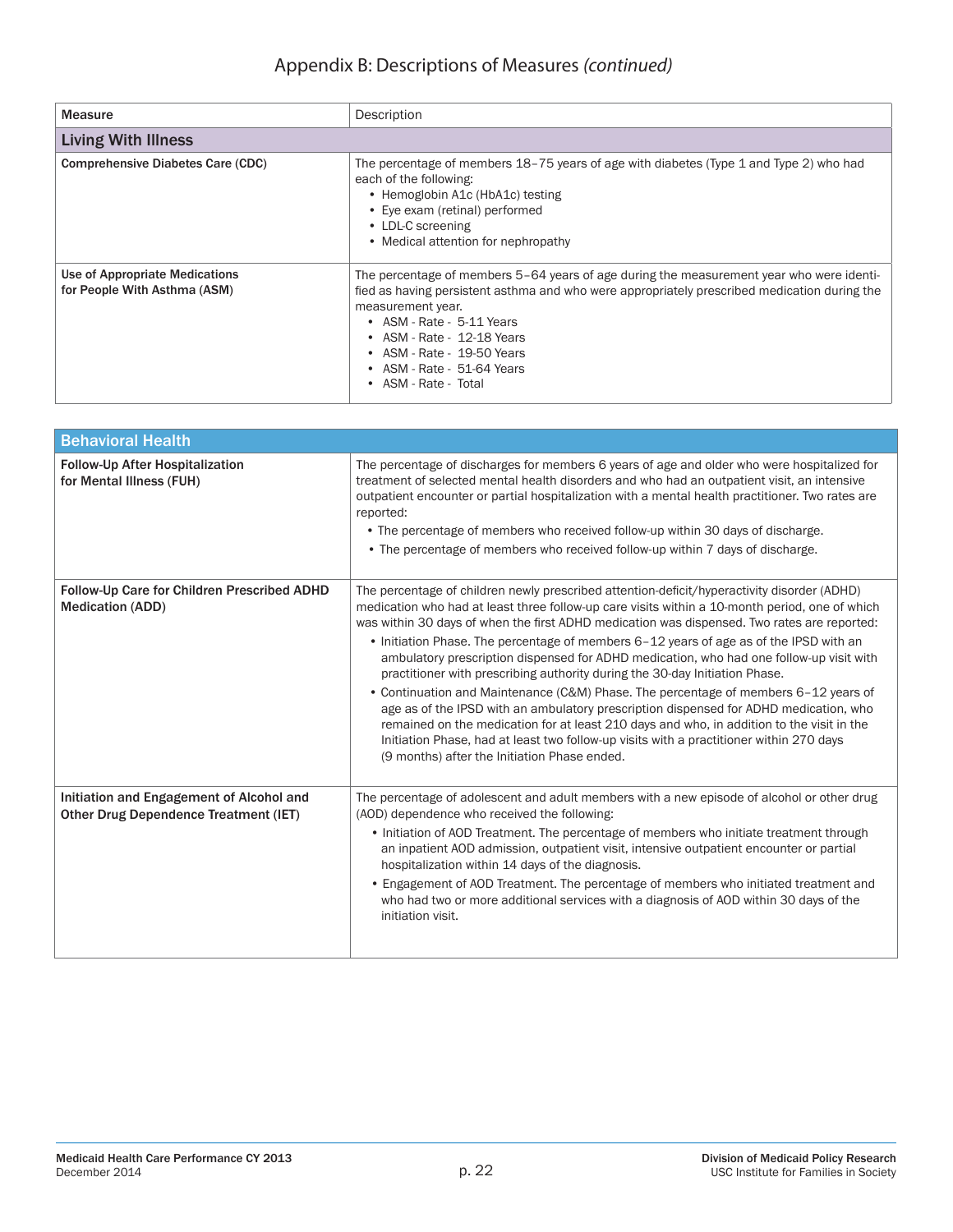| <b>Access to Care</b>                                                            |                                                                                                                                                              |  |  |  |
|----------------------------------------------------------------------------------|--------------------------------------------------------------------------------------------------------------------------------------------------------------|--|--|--|
| Adults' Access to Preventive/Ambulatory Health<br>Services (AAP)                 | The percentage of members 20 years and older who had an ambulatory or preventive care visit<br>during the measurement year.                                  |  |  |  |
| Children's and Adolescents' Access to<br><b>Primary Care Practitioners (CAP)</b> | The percentage of members 12 months–19 years of age who had a visit with a PCP.<br>The organization reports four separate percentages for each product line: |  |  |  |
|                                                                                  | • Children 12–24 months and 25 months–6 years who had a visit with a PCP during the<br>measurement year.                                                     |  |  |  |
|                                                                                  | • Children 7-11 years and adolescents 12-19 years who had a visit with a PCP during the<br>measurement year or the year prior to the measurement year.       |  |  |  |

| <b>Consumer Measures and Descriptions</b> |                                                                                                                                                                                                                                                                                       |  |  |  |
|-------------------------------------------|---------------------------------------------------------------------------------------------------------------------------------------------------------------------------------------------------------------------------------------------------------------------------------------|--|--|--|
| Measure                                   | <b>Measure Description</b>                                                                                                                                                                                                                                                            |  |  |  |
| Ratings of Health Care                    | The average of member responses on scale of 0 to 10, where 0 is the worst health care possible and 10 is the<br>best health care possible, when asked "How would you rate your health care?"                                                                                          |  |  |  |
| Ratings of Personal<br>Doctor             | The average of member responses on a scale of 0 to 10, where 0 is the worst personal doctor possible and 10<br>is the best personal doctor, when asked "How would you rate your personal doctor?"                                                                                     |  |  |  |
| <b>Ratings of Specialists</b>             | The average of member responses on a scale of 0 to 10, where 0 is the worst specialist possible and 10 is the<br>best specialist possible, when asked "How would you rate your specialist?"                                                                                           |  |  |  |
| Ratings of Health Plan                    | The average of member responses on scale of 0 to 10, where 0 is the worst health plan possible and 10 is the<br>best health plan possible, when asked "How would you rate your health plan?"                                                                                          |  |  |  |
| <b>Get Needed Care</b>                    | The average of the responses "never," "sometimes," "usually," or "always" when members were asked, in the<br>last 6 months, how often was it easy to get appointments with specialists, and the care, test or treatments they<br>needed.                                              |  |  |  |
| <b>Get Care Quickly</b>                   | The average of the responses "never," "sometimes," "usually," or "always" when members were asked if, in the<br>last 6 months, they were able to get care or get an appointment for health care at a doctor's office or clinic as<br>soon as needed.                                  |  |  |  |
| <b>How Well Doctors</b><br>Communicate    | The average of the responses "never," "sometimes," "usually," or "always" when members were asked how<br>often their doctor listened to them carefully, explained things in a way they could understand, showed respect<br>for what they had to say, and spent enough time with them. |  |  |  |
| <b>Customer Service</b>                   | The average of the responses "never," "sometimes," "usually," or "always" when members were asked if, in the<br>last 6 months when they used their health plan's customer service, they received the information they needed<br>and were treated with courtesy and respect.           |  |  |  |